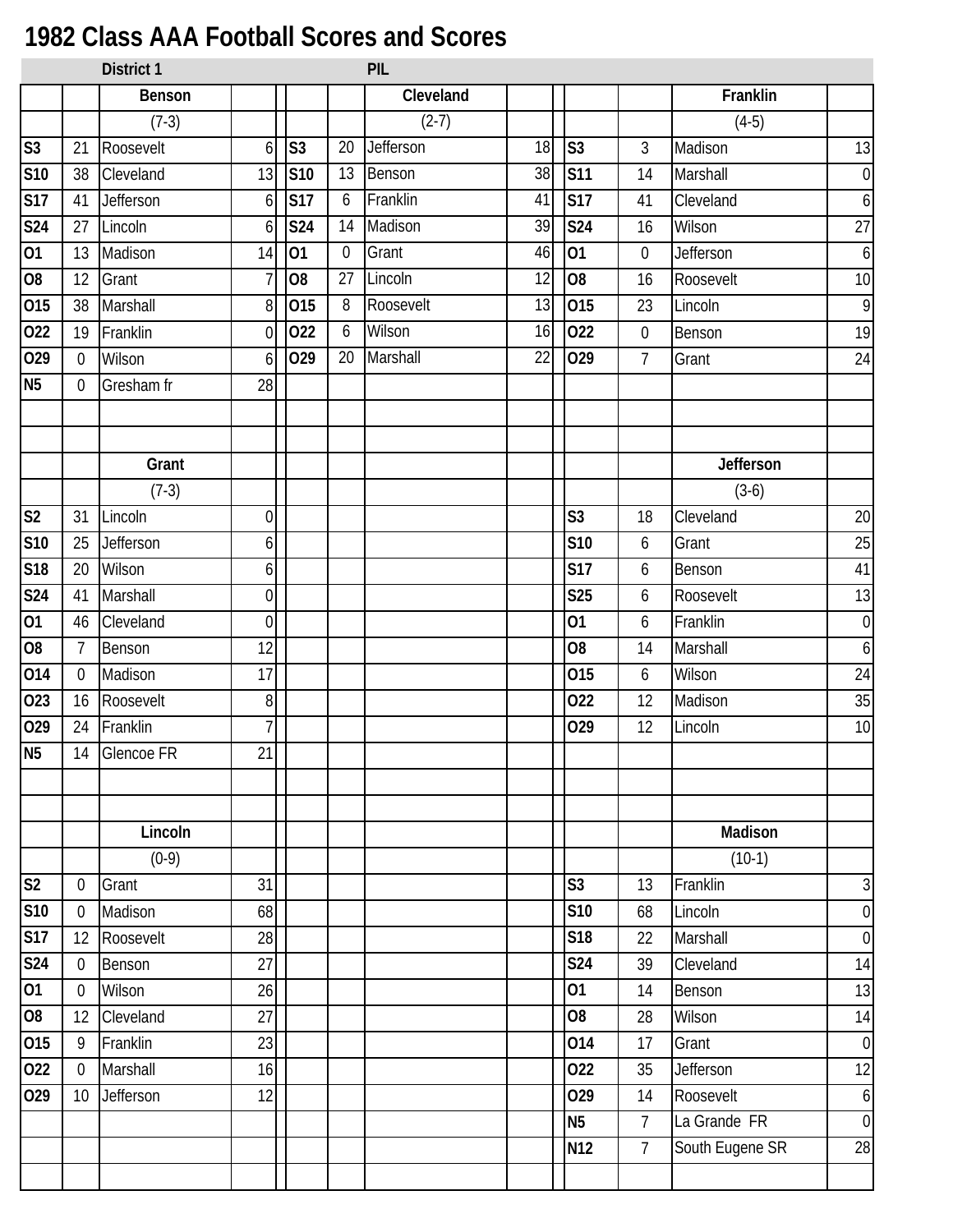|                        |                | Marshall                |                |                   |    | Roosevelt        |                 |                 |                | Wilson                  |                  |
|------------------------|----------------|-------------------------|----------------|-------------------|----|------------------|-----------------|-----------------|----------------|-------------------------|------------------|
|                        |                | $(2-7)$                 |                |                   |    | $(4-5)$          |                 |                 |                | $(7-3)$                 |                  |
| $\overline{\text{S}3}$ | 12             | Wilson                  | 18             | S <sub>3</sub>    | 6  | Benson           | $\overline{21}$ | S <sub>3</sub>  | 18             | Marshall                | 12               |
| S <sub>11</sub>        | $\theta$       | Franklin                | 14             | <b>S11</b>        | 13 | Wilson           | 21              | <b>S11</b>      | 21             | Roosevelt               | 13               |
| S <sub>18</sub>        | $\theta$       | Madison                 | 22             | <b>S17</b>        | 28 | Lincoln          | 12              | <b>S18</b>      | 6              | Grant                   | 20               |
| <b>S24</b>             | $\theta$       | Grant                   | 41             | <b>S25</b>        | 13 | Jefferson        | 6               | <b>S24</b>      | 27             | Franklin                | 16               |
| 01                     | 12             | Roosevelt               | 19             | 01                | 19 | Marshall         | 12              | 01              | 26             | Lincoln                 | $\overline{0}$   |
| 08                     | 6              | Jefferson               | 14             | O <sub>8</sub>    | 10 | Franklin         | 16              | $\overline{60}$ | 14             | Madison                 | 28               |
| 015                    | 8              | Benson                  | 38             | $\overline{0}$ 15 | 13 | Cleveland        | 8               | 015             | 24             | Jefferson               | $6 \overline{6}$ |
| 022                    | 16             | Lincoln                 | $\theta$       | 023               | 8  | Grant            | 16              | 022             | 16             | Cleveland               | $\boldsymbol{6}$ |
| 029                    | 22             | Cleveland               | 20             | 029               | 6  | Madison          | 14              | 029             | 6              | Benson                  | $\overline{0}$   |
|                        |                |                         |                |                   |    |                  |                 |                 |                |                         |                  |
|                        |                |                         |                |                   |    |                  |                 |                 |                |                         |                  |
|                        |                | <b>District 2</b>       |                |                   |    | Metro            |                 |                 |                |                         |                  |
|                        |                | Aloha                   |                |                   |    | <b>Beaverton</b> |                 |                 |                | <b>Central Catholic</b> |                  |
|                        |                | $(5-4)$                 |                |                   |    | $(5-5)$          |                 |                 |                | $(2-7)$                 |                  |
| $\overline{\text{S}3}$ | 21             | Clackamas               | $\overline{0}$ | S <sub>3</sub>    | 6  | Lakeridge        | 27              | S <sub>2</sub>  | 28             | Newberg                 | 13               |
| <b>S10</b>             | 27             | Lakeridge               | 31             | <b>S10</b>        | 14 | Roseburg         | 17              | S10             | 8              | Putnam                  | $\overline{27}$  |
| <b>S17</b>             | 28             | Jesuit                  | $\overline{0}$ | <b>S17</b>        | 15 | Sunset           | 41              | <b>S17</b>      | $\overline{2}$ | Tigard                  | 26               |
| <b>S24</b>             | 14             | Tigard                  | 17             | <b>S24</b>        | 38 | Central Catholic | 20              | S24             | 20             | Beaverton               | 38               |
| $\overline{01}$        | 13             | Sunset                  | 7              | 01                | 28 | Glencoe          | $\overline{25}$ | 01              | $\overline{2}$ | Tigard                  | 26               |
| 08                     | 26             | Beaverton               | 14             | O <sub>8</sub>    | 14 | Aloha            | 26              | O <sub>8</sub>  | 20             | Beaverton               | 38               |
| 015                    | $\overline{7}$ | Hillsboro               | 21             | 015               | 16 | Tigard           | 13              | 015             | 12             | Hillsboro               | 14               |
| 022                    | 28             | Central Catholic        | 6              | 022               | 17 | <b>Hillsboro</b> | 7               | 022             | 17             | <b>Jesuit</b>           | $\overline{7}$   |
| 029                    | $\overline{7}$ | Glencoe                 | 8              | 029               | 28 | Jesuit           | 13              | 029             | 13             | Hillsboro               | 28               |
|                        |                |                         |                | N <sub>6</sub>    | 18 | South Eugene FR  | 24              | N <sub>5</sub>  | 6              | Aloha FR                | 28               |
|                        |                |                         |                |                   |    |                  |                 | <b>N12</b>      | 0              | Sunset SR               | 56               |
|                        |                |                         |                |                   |    |                  |                 |                 |                |                         |                  |
|                        |                |                         |                |                   |    |                  |                 |                 |                |                         |                  |
|                        |                | Glencoe                 |                |                   |    |                  |                 |                 |                | Hillsboro               |                  |
|                        |                | $(7-4)$                 |                |                   |    |                  |                 |                 |                | $(4-5)$                 |                  |
| S <sub>3</sub>         | 19             | Henley (ot)             | $\overline{0}$ |                   |    |                  |                 | S <sub>3</sub>  | 21             | West Linn               | 28               |
| <b>S10</b>             | 14             | <b>Forest Grove</b>     | 7              |                   |    |                  |                 | <b>S11</b>      | $7^{\circ}$    | Clackamas (ot)          | $\overline{0}$   |
| <b>S17</b>             | 13             | Hillsboro               | 7              |                   |    |                  |                 | <b>S17</b>      | $\overline{7}$ | Glencoe                 | 13               |
| <b>S24</b>             | $\mathfrak{Z}$ | Sunset                  | 40             |                   |    |                  |                 | S24             | 12             | Jesuit                  | 24               |
| $\overline{01}$        | 25             | Beaverton               | 28             |                   |    |                  |                 | 01              | 14             | Central Catholic        | 12               |
| $\overline{08}$        | $\mathbf 0$    | Tigard                  | 17             |                   |    |                  |                 | 08              | 16             | Sunset                  | 10               |
| 015                    | 28             | <b>Central Catholic</b> | 13             |                   |    |                  |                 | 015             | 21             | Aloha                   | $\overline{7}$   |
| 022                    | 17             | Jesuit                  | 13             |                   |    |                  |                 | 022             | $\overline{7}$ | Beaverton               | 17               |
| 029                    | 9              | Aloha                   | 7              |                   |    |                  |                 | 029             | 6              | Hillsboro               | 14               |
| N <sub>5</sub>         | 21             | <b>Grant FR</b>         | 14             |                   |    |                  |                 |                 |                |                         |                  |
| $\overline{N}$ 12      | $\Omega$       | Pendleton SR            | 22             |                   |    |                  |                 |                 |                |                         |                  |
|                        |                |                         |                |                   |    |                  |                 |                 |                |                         |                  |
|                        |                |                         |                |                   |    |                  |                 |                 |                |                         |                  |
|                        |                |                         |                |                   |    |                  |                 |                 |                |                         |                  |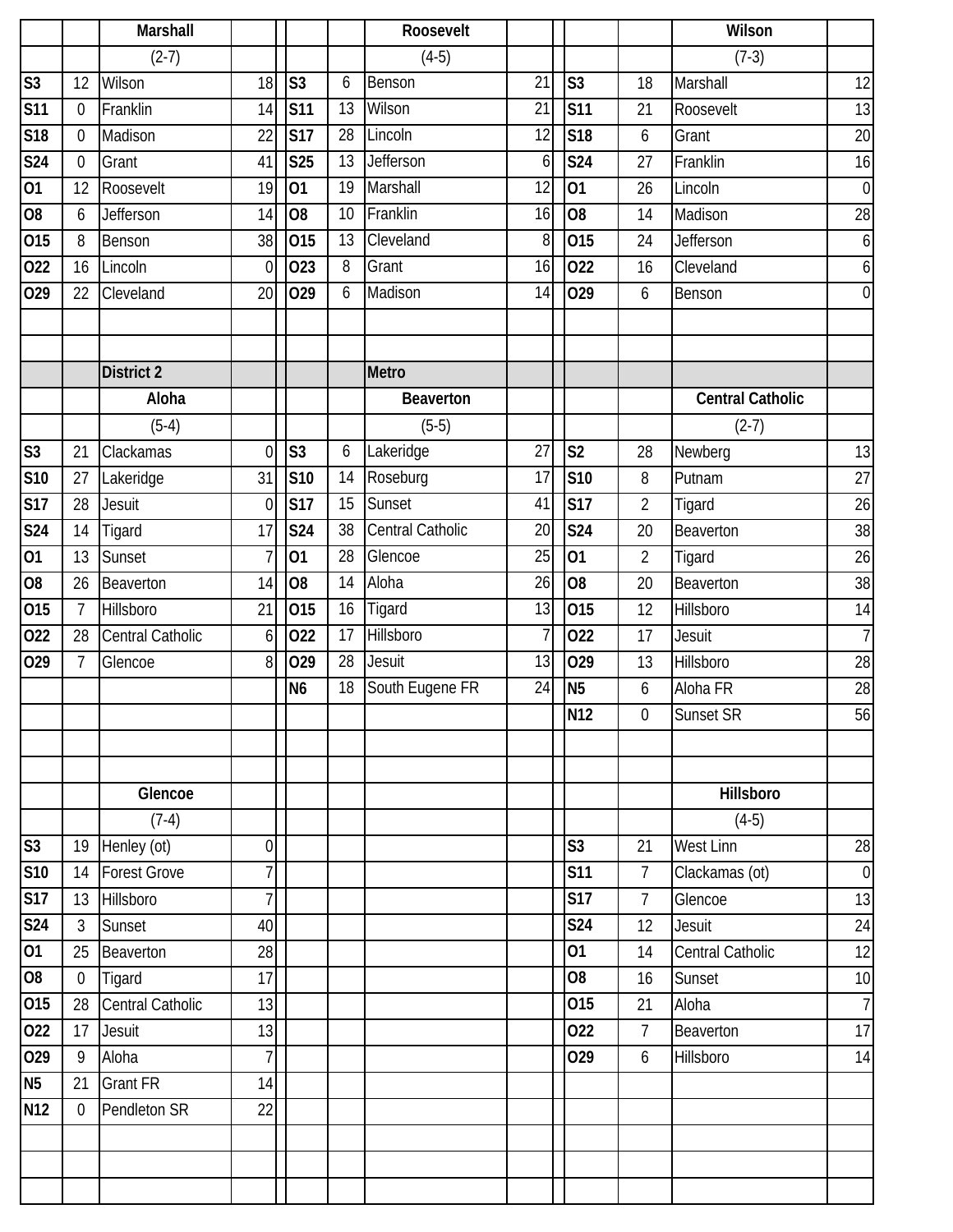|                 |                | <b>Jesuit</b>     |                |                 |                | <b>Tigard</b>      |                 |                |                  | <b>Sunset</b>           |                  |
|-----------------|----------------|-------------------|----------------|-----------------|----------------|--------------------|-----------------|----------------|------------------|-------------------------|------------------|
|                 |                |                   |                |                 |                | $(8-4)$            |                 |                |                  | $(7-3)$                 |                  |
| S <sub>3</sub>  | $\overline{7}$ | <b>Dallas</b>     | 10             | S <sub>3</sub>  | 10             | Lakeridge          | $\overline{32}$ | S <sub>3</sub> | 21               | Oregon City             | $\overline{7}$   |
| <b>S10</b>      | 22             | Evergreen (WA)    | 19             | <b>S10</b>      | 22             | McMinnville        | 20              | S10            | 14               | Gresham                 | $\mathbf 0$      |
| <b>S17</b>      | $\overline{0}$ | Aloha             | 28             | <b>S17</b>      | 29             | Central Catholic   | 6               | <b>S17</b>     | 41               | Beaverton               | 15               |
| <b>S24</b>      | 24             | Hillsboro         | 12             | <b>S24</b>      | 21             | Aloha              | 12              | <b>S24</b>     | 40               | Glencoe                 | $\overline{3}$   |
| 01              | $\mathbf 0$    | Tigard            | 30             | 01              | $\overline{7}$ | Jesuit             | $\overline{0}$  | 01             | $\overline{7}$   | Aloha                   | 13               |
| O <sub>8</sub>  | 7              | Central Catholic  | 17             | O <sub>8</sub>  | 22             | Glencoe            | 14              | 80             | 10               | Hillsboro               | 16               |
| 015             | $\theta$       | Sunset            | 27             | 015             | 13             | Beaverton          | 21              | 015            | 27               | Jesuit                  | $\boldsymbol{0}$ |
| 022             | 13             | Glencoe           | 17             | 022             | $\mathbf 0$    | Sunset             | $\overline{3}$  | 022            | 27               | Tigard                  | $\boldsymbol{6}$ |
| 029             | 13             | Beaverton         | 28             | 029             | 24             | Hillsboro          | 6               | 029            | 56               | <b>Central Catholic</b> | $\mathbf 0$      |
|                 |                |                   |                | N <sub>5</sub>  | 20             | Marshfield FR (ot) | 14              | N <sub>5</sub> | $\boldsymbol{0}$ | South Salem             | $\overline{7}$   |
|                 |                |                   |                | N12             | 30             | Lebanon SR         | 20              |                |                  |                         |                  |
|                 |                |                   |                | N <sub>19</sub> | 14             | Lakeridge QF       | $\overline{39}$ |                |                  |                         |                  |
|                 |                |                   |                |                 |                |                    |                 |                |                  |                         |                  |
|                 |                |                   |                |                 |                |                    |                 |                |                  |                         |                  |
|                 |                | <b>District 3</b> |                |                 |                | Mt. Hood           |                 |                |                  |                         |                  |
|                 |                | <b>Barlow</b>     |                |                 |                | Centennial         |                 |                |                  | Columbia                |                  |
|                 |                | $(9-2)$           |                |                 |                | $(5-4)$            |                 |                |                  |                         |                  |
| S <sub>3</sub>  | 13             | Centennial        | 12             | S <sub>3</sub>  | 12             | <b>Barlow</b>      | 13              | S <sub>3</sub> | $\overline{7}$   | The Dalles              | 34               |
| <b>S10</b>      | 21             | Sandy             | $\overline{0}$ | <b>S11</b>      | 28             | Reynolds           | 7               | S10            | 13               | Parkrose                | 21               |
| <b>S17</b>      | 21             | Reynolds          |                | <b>S17</b>      | 12             | The Dalles         | 6               | S17            |                  | Open                    |                  |
| <b>S24</b>      | 17             | Gresham           | 21             | <b>S24</b>      | $\mathbf 0$    | Parkrose           | 21              | <b>S24</b>     | 14               | David Douglas           | 6                |
| S30             | 27             | Parkrose          | 20             | 01              | 27             | Columbia           | 20              | 01             | 20               | Centennial              | 27               |
| O <sub>8</sub>  | 52             | Milwaukie         | 6              | O <sub>8</sub>  | 28             | David Douglas      | 13              | O <sub>8</sub> | 18               | Sandy                   | 21               |
| 014             | 35             | David Douglas     | 8              | 015             | 12             | Sandy              | 6               | 015            | 6                | Reynolds                | 35               |
| 022             | 14             | The Dalles        |                | $0$ 022         |                |                    |                 | 022            | $\boldsymbol{0}$ | Gresham                 | 39               |
| 029             | 8              | Columbia          | 6 <sup>1</sup> | 029             | 14             | Gresham            | 49              | 029            | 6                | <b>Barlow</b>           | 8                |
| <b>N5</b>       | 28             | Putnam FR         | 13             | N <sub>5</sub>  | 8              | Medford FR         | 59              |                |                  |                         |                  |
| N <sub>12</sub> | 15             | Canby SR          | 20             |                 |                |                    |                 |                |                  |                         |                  |
|                 |                |                   |                |                 |                |                    |                 |                |                  |                         |                  |
|                 |                |                   |                |                 |                |                    |                 |                |                  |                         |                  |
|                 |                |                   |                |                 |                |                    |                 |                |                  |                         |                  |
|                 |                |                   |                |                 |                |                    |                 |                |                  |                         |                  |
|                 |                |                   |                |                 |                |                    |                 |                |                  |                         |                  |
|                 |                |                   |                |                 |                |                    |                 |                |                  |                         |                  |
|                 |                |                   |                |                 |                |                    |                 |                |                  |                         |                  |
|                 |                |                   |                |                 |                |                    |                 |                |                  |                         |                  |
|                 |                |                   |                |                 |                |                    |                 |                |                  |                         |                  |
|                 |                |                   |                |                 |                |                    |                 |                |                  |                         |                  |
|                 |                |                   |                |                 |                |                    |                 |                |                  |                         |                  |
|                 |                |                   |                |                 |                |                    |                 |                |                  |                         |                  |
|                 |                |                   |                |                 |                |                    |                 |                |                  |                         |                  |
|                 |                |                   |                |                 |                |                    |                 |                |                  |                         |                  |
|                 |                |                   |                |                 |                |                    |                 |                |                  |                         |                  |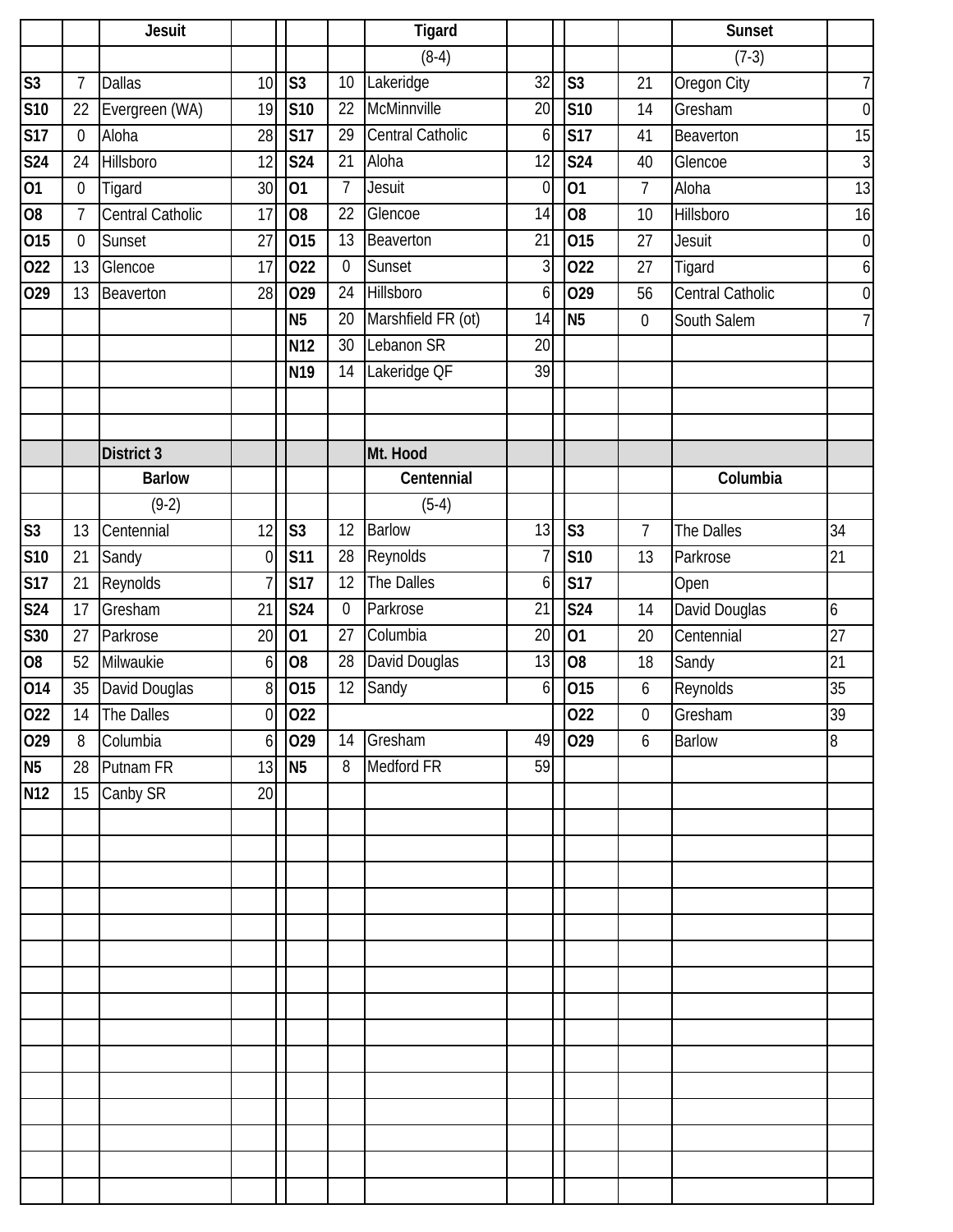|                          |                | David Douglas              |                |                   |              | Gresham                  |                 |                   |                       | Parkrose                 |                  |
|--------------------------|----------------|----------------------------|----------------|-------------------|--------------|--------------------------|-----------------|-------------------|-----------------------|--------------------------|------------------|
|                          |                | $(1-8)$                    |                |                   |              | $(13-1)$                 |                 |                   |                       | $(6-4)$                  |                  |
| $\overline{\text{S3}}$   | 20             | Milwaukie                  | 19             | S <sub>3</sub>    | 21           | Reynolds                 | $\overline{0}$  | S <sub>3</sub>    | 14                    | Sandy                    | 13               |
| S10                      | 6              | The Dalles                 | 28             | <b>S10</b>        | $\mathbf{0}$ | Sunset                   | 14              | S10               | 21                    | Columbia                 | 13               |
| <b>S17</b>               | 6              | Sandy                      | 27             | <b>S17</b>        | 25           | Parkrose                 | 6               | <b>S17</b>        | 6                     | Gresham                  | 25               |
| <b>S24</b>               | 6              | Columbia                   | 14             | <b>S24</b>        | 21           | <b>Barlow</b>            | 17              | <b>S24</b>        | 21                    | Centennial               | $\boldsymbol{0}$ |
| $\overline{01}$          | 6              | Gresham                    | 35             | 01                | 35           | David Douglas            | 6               | S30               | 20                    | <b>Barlow</b>            | $\overline{27}$  |
| $\overline{08}$          | 13             | Centennial                 | 28             | O <sub>8</sub>    | 28           | The Dalles               | 7               | O <sub>8</sub>    | 13                    | Reynolds                 | 12               |
| 014                      | 8              | <b>Barlow</b>              | 35             | 015               | 40           | Sandy                    | $\overline{0}$  | 015               | $\boldsymbol{0}$      | The Dalles               | 12               |
| 022                      | 13             | Reynolds                   | 34             | 022               | 39           | Columbia                 | $\overline{0}$  | 022               | $\overline{7}$        | Putnam                   | $\boldsymbol{6}$ |
| 029                      | 8              | Parkrose                   | 28             | 029               | 49           | Centennial               | 14              | 029               | 28                    | David Douglas            | $\, 8$           |
|                          |                |                            |                | N <sub>5</sub>    | 28           | <b>Benson FR</b>         | 0               | N <sub>6</sub>    | 14                    | Pendleton FR             | 59               |
|                          |                |                            |                | N <sub>12</sub>   | 20           | Mountain View SR         | 14              |                   |                       |                          |                  |
|                          |                |                            |                | $\overline{N}$ 19 | 32           | Lakeridge QF             | 14              |                   |                       |                          |                  |
|                          |                |                            |                | N26               | 10           | Medford SF               | 7               |                   |                       |                          |                  |
|                          |                |                            |                | D <sub>3</sub>    | 13           | Lebanon F                | 12              |                   |                       |                          |                  |
|                          |                |                            |                |                   |              |                          |                 |                   |                       |                          |                  |
|                          |                | Reynolds                   |                |                   |              | Sandy                    |                 |                   |                       | <b>The Dalles</b>        |                  |
|                          |                | $(2-7)$                    |                |                   |              | $(4-5)$                  |                 |                   |                       | $(6-3)$                  |                  |
| $\overline{\text{S}3}$   | $\mathbf 0$    | Gresham                    | 21             | S <sub>3</sub>    | 13           | Parkrose                 | 14              | S <sub>3</sub>    | 34                    | Columbia                 | $\overline{7}$   |
| S <sub>11</sub>          | $\overline{7}$ | Centennial                 | 28             | S10               | $\mathbf{0}$ | <b>Barlow</b>            | 21              | S10               | 28                    | David Douglas            | $\boldsymbol{6}$ |
| <b>S17</b>               | $\overline{7}$ | <b>Barlow</b>              | 21             | <b>S17</b>        | 27           | David Douglas            | 6               | <b>S17</b>        | 6                     | Centennial               | 12               |
| <b>S24</b>               | 21             | Lakeridge                  | 42             | <b>S25</b>        | 18           | The Dalles               | 20              | <b>S25</b>        | 20                    | Sandy                    | 18               |
| 01                       | 25             | The Dalles                 | 41             | 01                | 22           | <b>West Linn</b>         | $\overline{13}$ | 01                | 41                    | Reynolds                 | 25               |
| $\overline{08}$          | 12             | Parkrose                   | 13             | O <sub>8</sub>    | 21           | Columbia                 | 18              | O <sub>8</sub>    | $\overline{7}$        | Gresham                  | 28               |
| 015                      | 35             | Columbia                   | 6              | 015               | $\mathbf 0$  | Gresham                  | 40              | 015               | 12                    | Parkrose                 | $\overline{0}$   |
| 022                      | 34             | David Douglas              | 13             | 022               | 6            | Centennial               | 12              | 022               | $\mathbf 0$           | Barlow                   | 14               |
| 029                      | 12             | Sandy                      | 19             | 029               | 19           | Reynolds                 | 12              | 028               | 19                    | <b>Hood River Valley</b> | 12               |
|                          |                |                            |                |                   |              |                          |                 |                   |                       |                          |                  |
|                          |                | District 4                 |                |                   |              | <b>Willamette Valley</b> |                 |                   |                       |                          |                  |
|                          |                | Canby                      |                |                   |              |                          |                 |                   |                       | <b>Dallas</b>            |                  |
|                          |                | $(10-2)$                   |                |                   |              |                          |                 |                   |                       | $(6-4)$                  |                  |
| S3                       | 30             | Putnam                     | 26             |                   |              |                          |                 | S <sub>3</sub>    | 10                    | Jesuit                   | 7 <sup>1</sup>   |
| $\overline{S}$ 10<br>S17 | 35             | <b>West Linn</b>           | 6              |                   |              |                          |                 | S10               | $\overline{0}$        | Ft. Vancouver (WA)       | 23               |
| S24                      | 28<br>14       | Silverton<br><b>Dallas</b> |                |                   |              |                          |                 | <b>S17</b><br>S24 | 20<br>$7\overline{ }$ | Lake Oswego<br>Canby     | 26<br>14         |
| 01                       | 30             | Newberg                    | $\overline{0}$ |                   |              |                          |                 | 01                | 12                    | <b>Forest Grove</b>      | 8                |
| 08                       | 14             | <b>Forest Grove</b>        | $\overline{0}$ |                   |              |                          |                 | O <sub>8</sub>    | 26                    | Silverton                | 12               |
|                          |                |                            |                |                   |              |                          |                 |                   |                       |                          |                  |
| 015<br>022               | 27<br>21       | Molalla<br>McMinnville     | $\overline{0}$ |                   |              |                          |                 | 015<br>022        | 14<br>33              | McMinnville<br>Newberg   | 12               |
| 029                      | 13             |                            | 14             |                   |              |                          |                 | 029               | 14                    | Molalla                  | 14<br>$6 \mid$   |
| N <sub>5</sub>           | 27             | Oregon City<br>Wilson      | 9              |                   |              |                          |                 | <b>N5</b>         | $\mathbf 0$           | Corvallis                | 21               |
| N12                      | 20             | <b>Barlow</b>              | 15             |                   |              |                          |                 |                   |                       |                          |                  |
| N <sub>19</sub>          | $\overline{0}$ | South Salem                | 15             |                   |              |                          |                 |                   |                       |                          |                  |
|                          |                |                            |                |                   |              |                          |                 |                   |                       |                          |                  |
|                          |                |                            |                |                   |              |                          |                 |                   |                       |                          |                  |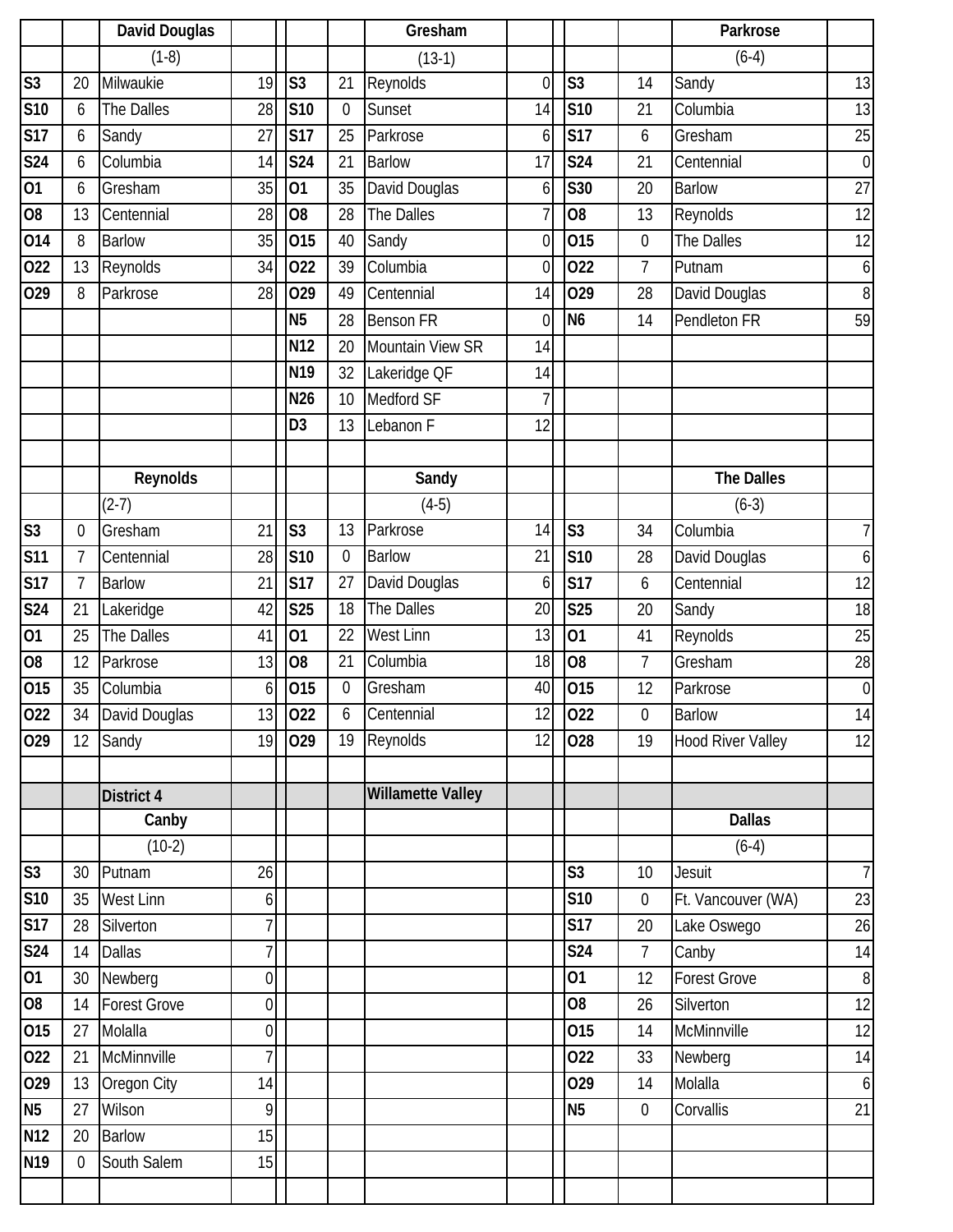|                |                | <b>Forest Grove</b>     |                |                |                 | <b>McMinnville</b>    |                 |                 |                  | Molalla              |                  |
|----------------|----------------|-------------------------|----------------|----------------|-----------------|-----------------------|-----------------|-----------------|------------------|----------------------|------------------|
|                |                | $(3-5)$                 |                |                |                 | $(6-3)$               |                 |                 |                  | $(1-7)$              |                  |
| S <sub>3</sub> | 8              | Lake Oswego             | 15             | S <sub>3</sub> | $\mathbf 0$     | Tigard                | 29              | S <sub>3</sub>  | 6                | <b>Sweet Home</b>    | 20               |
| <b>S10</b>     | $\overline{7}$ | Glencoe                 | 14             | <b>S10</b>     | 14              | Milwaukie             | $\overline{0}$  | S <sub>10</sub> | $\boldsymbol{0}$ | Estacada             | 12               |
| <b>S17</b>     | 15             | Molalla                 | 13             | <b>S17</b>     | 54              | Newberg               | 16              | <b>S17</b>      | 13               | <b>Forest Grove</b>  | 15               |
| <b>S24</b>     | 13             | McMinnville             | 20             | S24            | 20              | <b>Forest Grove</b>   | 13              | <b>S24</b>      | 12               | Silverton            | $\overline{0}$   |
| 01             | 8              | <b>Dallas</b>           | 12             | 01             | 14              | Molalla               | 6               | $\overline{01}$ | 6                | McMinnville          | 14               |
| O <sub>8</sub> | $\overline{0}$ | Canby                   | 14             | O <sub>8</sub> | $\overline{35}$ | Battle Ground (WA)    | $\overline{22}$ | $\overline{08}$ | $\overline{7}$   | Newberg              | 20               |
| 015            | 3              | Silverton               | $\mathbf 0$    | 015            | 12              | <b>Dallas</b>         | 14              | 015             | $\mathbf 0$      | Canby                | 27               |
| 022            | 21             | Newberg                 | $\overline{0}$ | 022            | $\overline{7}$  | Canby                 | 21              | 022             |                  |                      |                  |
| 029            |                |                         |                | 029            | 50              | Silverton             | 12              | 029             | 6                | <b>Dallas</b>        | 14               |
|                |                |                         |                |                |                 |                       |                 |                 |                  |                      |                  |
|                |                |                         |                |                |                 |                       |                 |                 |                  |                      |                  |
|                |                | Newberg                 |                |                |                 |                       |                 |                 |                  | Silverton            |                  |
|                |                | $(2-7)$                 |                |                |                 |                       |                 |                 |                  | $(1-8)$              |                  |
| S <sub>2</sub> | 13             | <b>Central Catholic</b> | 28             |                |                 |                       |                 | S <sub>3</sub>  | $\overline{7}$   | Estacada             | $6 \overline{6}$ |
| <b>S10</b>     | 14             | Tigard                  | 52             |                |                 |                       |                 | S <sub>10</sub> | 13               | <b>Sweet Home</b>    | 28               |
| <b>S17</b>     | 16             | McMinnville             | 54             |                |                 |                       |                 | <b>S17</b>      | $\overline{7}$   | Canby                | 28               |
| <b>S24</b>     | 20             | Centralia (WA)          | 42             |                |                 |                       |                 | <b>S24</b>      | $\mathbf 0$      | Molalla              | 12               |
| 01             | $\mathbf 0$    | Canby                   | 30             |                |                 |                       |                 | 01              | 6                | Crook County         | 36               |
| O <sub>8</sub> | 20             | Molalla                 | $\overline{7}$ |                |                 |                       |                 | O <sub>8</sub>  | 12               | <b>Dallas</b>        | 26               |
| 015            | 28             | Silverton               | 13             |                |                 |                       |                 | 015             | 13               | Newberg              | 28               |
| 022            | 14             | <b>Dallas</b>           | 33             |                |                 |                       |                 | 022             | $\boldsymbol{0}$ | <b>Forest Grove</b>  | $\overline{3}$   |
| 029            | $\overline{0}$ | <b>Forest Grove</b>     | 21             |                |                 |                       |                 | 029             | 12               | McMinnville          | 50               |
|                |                |                         |                |                |                 |                       |                 |                 |                  |                      |                  |
|                |                |                         |                |                |                 |                       |                 |                 |                  |                      |                  |
|                |                |                         |                |                |                 | District 5 Midwestern |                 |                 |                  |                      |                  |
|                |                | Churchill               |                |                |                 |                       |                 |                 |                  | <b>Cottage Grove</b> |                  |
|                |                | $(9-1)$                 |                |                |                 |                       |                 |                 |                  | $(1-8)$              |                  |
| S <sub>3</sub> | 27             | Willamette              | 12             |                |                 |                       |                 | S <sub>3</sub>  | 6                | Thurston             | 14               |
| <b>S10</b>     | 28             | North Eugene            | $\mathfrak{Z}$ |                |                 |                       |                 | S10             | $\overline{7}$   | North Bend           | 3                |
| <b>S17</b>     | 22             | Cottage Grove           | 7              |                |                 |                       |                 | <b>S17</b>      | $\overline{7}$   | Churchill            | 22               |
| <b>S24</b>     | 16             | Thurston                | 10             |                |                 |                       |                 | <b>S24</b>      | 14               | Sheldon              | 26               |
| 01             | 21             | North Bend              | $\overline{3}$ |                |                 |                       |                 | 01              | 12               | Marshfield           | 17               |
| O <sub>8</sub> | 14             | South Eugene            | $\overline{0}$ |                |                 |                       |                 | O <sub>8</sub>  | $\boldsymbol{0}$ | Springfield          | 19               |
| 015            | 16             | Marshfield              | $\overline{0}$ |                |                 |                       |                 | 015             | 21               | North Eugene         | 27               |
| 022            | $\overline{7}$ | Springfield             | $\overline{3}$ |                |                 |                       |                 | 022             | $\mathbf 0$      | South Eugene         | 18               |
| 029            | 21             | Sheldon                 | 14             |                |                 |                       |                 | 029             | 8                | Willamette           | 12               |
| <b>N5</b>      | 6              | Klam.Union FR           | 21             |                |                 |                       |                 |                 |                  |                      |                  |
|                |                |                         |                |                |                 |                       |                 |                 |                  |                      |                  |
|                |                |                         |                |                |                 |                       |                 |                 |                  |                      |                  |
|                |                |                         |                |                |                 |                       |                 |                 |                  |                      |                  |
|                |                |                         |                |                |                 |                       |                 |                 |                  |                      |                  |
|                |                |                         |                |                |                 |                       |                 |                 |                  |                      |                  |
|                |                |                         |                |                |                 |                       |                 |                 |                  |                      |                  |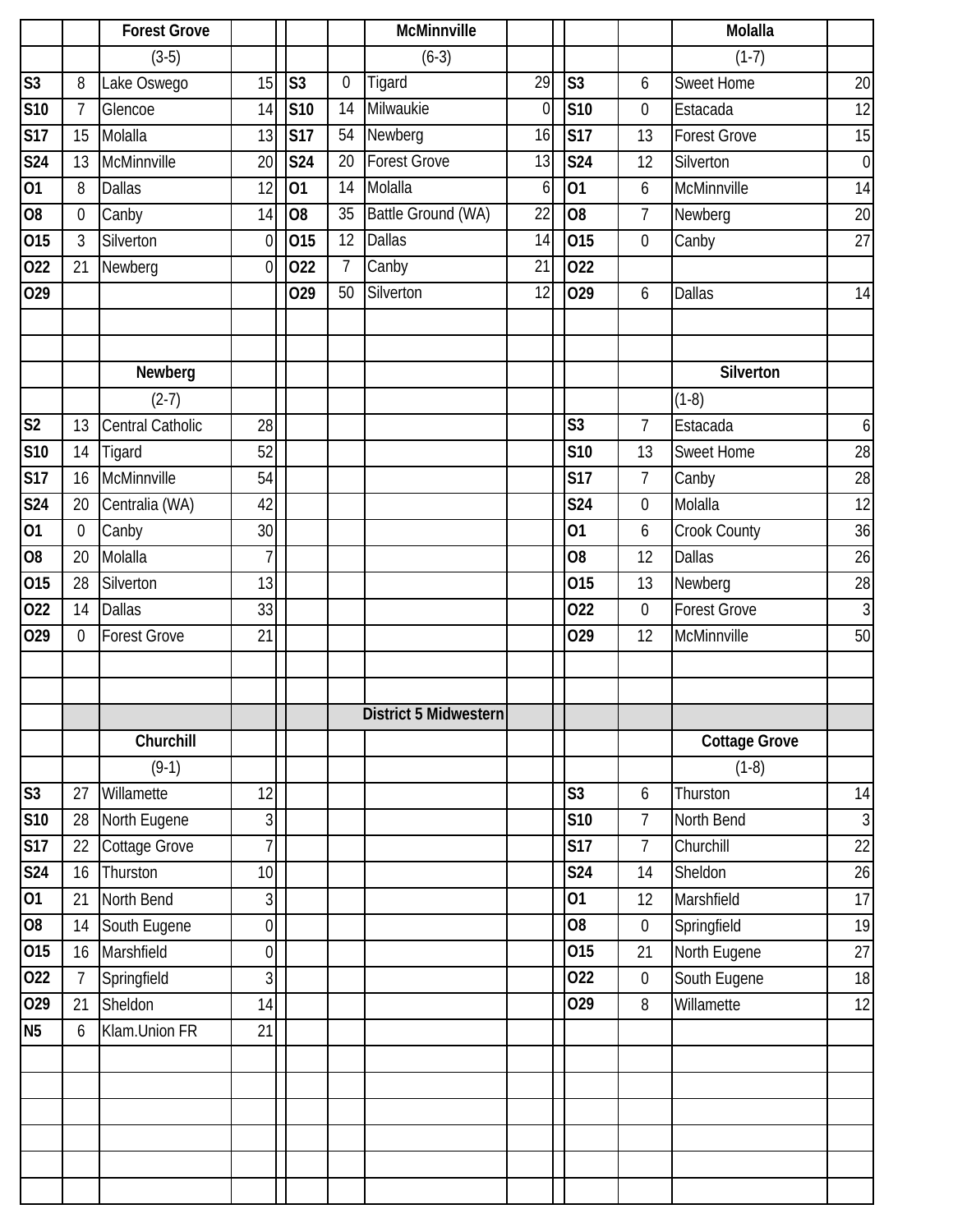|                |                | Marshfield    |                |                 |                  | <b>North Bend</b>   |                |                         |                  | <b>North Eugene</b> |                  |
|----------------|----------------|---------------|----------------|-----------------|------------------|---------------------|----------------|-------------------------|------------------|---------------------|------------------|
|                |                | $(4-5)$       |                |                 |                  | $(2-7)$             |                |                         |                  | $(4-5)$             |                  |
| S <sub>3</sub> | 7              | South Eugene  | 37             | S <sub>3</sub>  | $\mathbf{0}$     | North Eugene        | 34             | S <sub>3</sub>          | 34               | North Bend          | $\boldsymbol{0}$ |
| <b>S10</b>     | $\overline{1}$ | Springfield   | $\overline{0}$ | <b>S10</b>      | 3                | Cottage Grove       | 7              | <b>S10</b>              | 3                | Churchill           | 28               |
| <b>S17</b>     | 21             | Willamette    | 12             | <b>S17</b>      | $\mathbf 0$      | Thurston            | 44             | <b>S17</b>              | $\boldsymbol{0}$ | Sheldon             | 20               |
| S24            | 7              | North Eugene  | 0              | S24             | $\mathbf 0$      | South Eugene        | 16             | <b>S24</b>              | $\boldsymbol{0}$ | Marshfield          | $\overline{7}$   |
| 01             | 17             | Cottage Grove | 12             | 01              | 3                | Churchill           | 21             | 01                      | 21               | Springfield         | $\overline{7}$   |
| O <sub>8</sub> | 20             | Thurston      | (2)            | O <sub>8</sub>  | $\mathbf{0}$     | Sheldon             | 42             | $\overline{08}$         | 13               | Willamette          | 12               |
| 015            | $\mathbf 0$    | Churchill     | 16             | 015             | 13               | Springfield         | 19             | 015                     | 27               | Cottage Grove       | 21               |
| 022            | 13             | Sheldon       | 34             | 022             | 13               | Willamette          | $\overline{0}$ | 022                     | 12               | Thurston            | 14               |
| 029            | 9              | North Bend    | 10             | 029             | 10               | Marshfield          | 9              | 029                     | 14               | South Eugene        | 28               |
|                |                |               |                |                 |                  |                     |                |                         |                  |                     |                  |
|                |                |               |                |                 |                  |                     |                |                         |                  |                     |                  |
|                |                | Sheldon       |                |                 |                  | South Eugene        |                |                         |                  | Springfield         |                  |
|                |                | $(9-2)$       |                |                 |                  | $(9-3)$             |                |                         |                  | $(4-5)$             |                  |
| S <sub>3</sub> | 13             | Springfield   | 0              | S <sub>3</sub>  | 37               | Marshfield          | 7              | S <sub>3</sub>          | 0                | Sheldon             | 13               |
| <b>S10</b>     | 34             | Willamette    | 0              | <b>S10</b>      | 25               | Thurston            | 12             | S10                     | 0                | Marshfield          | $\overline{7}$   |
| <b>S17</b>     | 20             | North Eugene  | $\Omega$       | <b>S17</b>      | 22               | Springfield         | $\overline{0}$ | $\overline{\text{S}17}$ | 0                | South Eugene        | 22               |
| <b>S24</b>     | 26             | Cottage Grove | 14             | <b>S24</b>      | 16               | North Bend          | $\overline{0}$ | S24                     | 23               | Willamette          | 20               |
| 01             | 27             | Thurston      | $\overline{0}$ | 01              | 16               | Willamette          | $6 \mid$       | 01                      | 7                | North Eugene        | 21               |
| O <sub>8</sub> | 42             | North Bend    | $\overline{0}$ | O8              | $\boldsymbol{0}$ | Churchill           | 14             | O <sub>8</sub>          | 19               | Cottage Grove       | $\boldsymbol{0}$ |
| 015            | 28             | South Eugene  |                | 015             | $\overline{1}$   | Sheldon             | 28             | 015                     | 19               | North Bend          | 13               |
| 022            | 34             | Marshfield    | 13             | 022             | 18               | Cottage Grove       | $\overline{0}$ | 022                     | 3                | Churchill           | $\overline{7}$   |
| 029            | 14             | Churchill     | 21             | 029             | 28               | North Eugene        | 14             | 029                     | 13               | Thurston            | $\overline{7}$   |
| N <sub>5</sub> | 28             | Sprague FR    | $\overline{0}$ | N <sub>6</sub>  | 24               | <b>Beaverton FR</b> | 18             |                         |                  |                     |                  |
| N12            | 19             | Lakeridge SR  | 21             | N12             | 28               | <b>Madison SR</b>   | 7              |                         |                  |                     |                  |
|                |                |               |                | N <sub>19</sub> | 14               | Medford QF          | 31             |                         |                  |                     |                  |
|                |                |               |                |                 |                  |                     |                |                         |                  |                     |                  |
|                |                |               |                |                 |                  |                     |                |                         |                  |                     |                  |
|                |                | Thurston      |                |                 |                  |                     |                |                         |                  | Willamette          |                  |
|                |                | $(5-5)$       |                |                 |                  |                     |                |                         |                  | $(1-8)$             |                  |
| S <sub>3</sub> | 14             | Cottage Grove | 6              |                 |                  |                     |                | S <sub>3</sub>          | 12               | Churchill           | 27               |
| <b>S10</b>     | 12             | South Eugene  | 25             |                 |                  |                     |                | S10                     | $\boldsymbol{0}$ | Sheldon             | 34               |
| <b>S17</b>     | 44             | North Bend    | $\overline{0}$ |                 |                  |                     |                | <b>S17</b>              | 12               | Marshfield          | 21               |
| <b>S24</b>     | 10             | Churchill     | 16             |                 |                  |                     |                | <b>S24</b>              | 20               | Springfield         | 23               |
| 01             | 0              | Sheldon       | 27             |                 |                  |                     |                | 01                      | 6                | South Eugene        | 16               |
| O <sub>8</sub> | 27             | Marshfield    | (2)            |                 |                  |                     |                | O <sub>8</sub>          | 12               | North Eugene        | 13               |
| 015            | 23             | Willamette    | 6              |                 |                  |                     |                | 015                     | 6                | Thurston            | 23               |
| 022            | 14             | North Eugene  | 12             |                 |                  |                     |                | 022                     | $\boldsymbol{0}$ | North Bend          | 13               |
| 029            | $\overline{7}$ | Springfield   | 13             |                 |                  |                     |                | 029                     | 12               | Cottage Grove       | $\, 8$           |
| N <sub>5</sub> | $\overline{7}$ | Lebanon FR    | 27             |                 |                  |                     |                |                         |                  |                     |                  |
|                |                |               |                |                 |                  |                     |                |                         |                  |                     |                  |
|                |                |               |                |                 |                  |                     |                |                         |                  |                     |                  |
|                |                |               |                |                 |                  |                     |                |                         |                  |                     |                  |
|                |                |               |                |                 |                  |                     |                |                         |                  |                     |                  |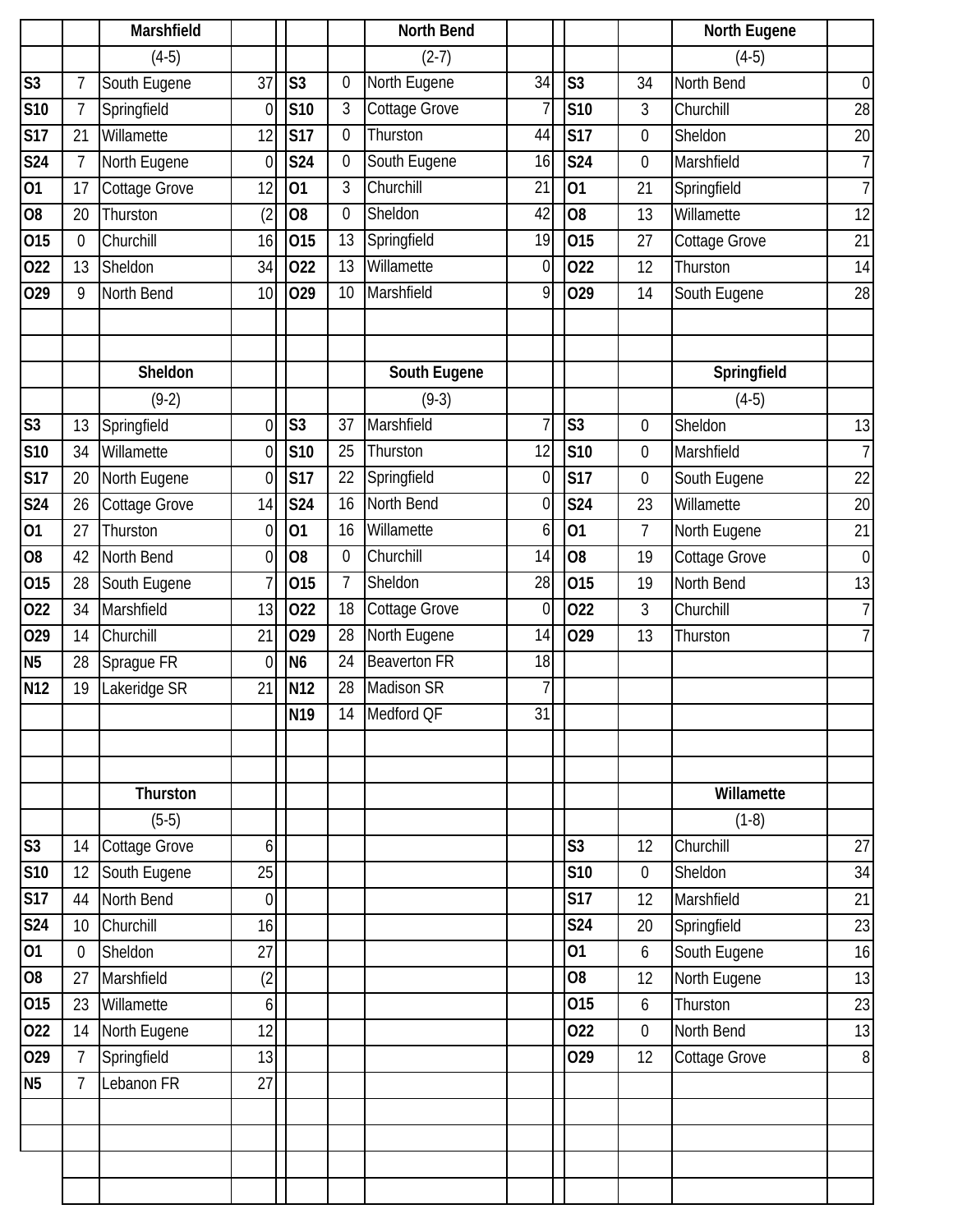|                         |                  |                      |                |                 |                | <b>District 6 Southern Oregon</b> |                |                 |                |                      |                  |
|-------------------------|------------------|----------------------|----------------|-----------------|----------------|-----------------------------------|----------------|-----------------|----------------|----------------------|------------------|
|                         |                  | Ashland              |                |                 |                | Crater                            |                |                 |                | <b>Eagle Point</b>   |                  |
|                         |                  | $(4-5)$              |                |                 |                | $(5-3)$                           |                |                 |                | $(1-8)$              |                  |
|                         |                  |                      |                |                 |                |                                   |                | A27             | 35             | Redmond              | 14               |
| $\overline{\text{S}3}$  | 12               | <b>Klamath Union</b> | 35             | S <sub>3</sub>  | 16             | Roseburg                          | 8              | S <sub>3</sub>  | $\mathbf 0$    | Medford              | 35               |
| S <sub>10</sub>         | 21               | Eagle Point          |                | S10             | $\mathbf 0$    | Medford                           | 34             | S <sub>10</sub> | $\overline{7}$ | Ashland              | 21               |
| $\overline{\text{S}17}$ | 14               | Crater               | 26             | <b>S17</b>      | 26             | Ashland                           | 14             | <b>S17</b>      | 0              | <b>Hidden Valley</b> | $\overline{7}$   |
| <b>S24</b>              | 22               | Roseburg             | 31             | <b>S24</b>      | 14             | <b>Hidden Valley</b>              | 21             | S24             | $\mathbf 0$    | <b>Grants Pass</b>   | 28               |
| 01                      | 14               | Medford              | 33             | 01              | 22             | <b>Grants Pass</b>                | 20             | 01              | 10             | Mazama               | 14               |
| $\overline{08}$         | 41               | Enterprise (CA)      |                | O <sub>8</sub>  | 42             | Mazama                            | $\overline{0}$ | 09              | $\overline{0}$ | Klamath Union        | 12               |
| 015                     | 27               | <b>Hidden Valley</b> | 8              | 015             | 3              | Klamath Union                     | 25             | 015             |                |                      |                  |
| 022                     | $\overline{0}$   | <b>Grants Pass</b>   | 6              | 022             | 49             | Eagle Point                       | 13             | 022             | 13             | Crater               | 49               |
| O30                     | 34               | Mazama               | 6              | 029             |                |                                   |                | 029             | $\overline{7}$ | Roseburg             | 28               |
|                         |                  |                      |                |                 |                |                                   |                |                 |                |                      |                  |
|                         |                  | <b>Grants Pass</b>   |                |                 |                | <b>Hidden Valley</b>              |                |                 |                | <b>Klamath Union</b> |                  |
|                         |                  | $(8-3)$              |                |                 |                | $(4-5)$                           |                |                 |                | $(7-4)$              |                  |
| S <sub>3</sub>          | 18               | North Valley         | $\Omega$       | S <sub>3</sub>  | $\overline{2}$ | Mazama                            | $\overline{0}$ | S <sub>3</sub>  | 35             | Ashland              | 12               |
| S10                     | 44               | Mazama               | $\Omega$       | <b>S10</b>      | 6              | Klamath Union                     | 30             | S <sub>10</sub> | 30             | <b>Hidden Valley</b> | 6                |
| S18                     | 25               | Klamath Union        | 21             | <b>S17</b>      | $\overline{7}$ | Eagle Point                       | $\overline{0}$ | <b>S18</b>      | 21             | <b>Grants Pass</b>   | 25               |
| <b>S24</b>              | 28               | Eagle Point          | $\overline{0}$ | S24             | 21             | Crater                            | 14             | S24             | 35             | Mazama               | $\boldsymbol{0}$ |
| $\overline{01}$         | 20               | Crater               | 22             | 01              | 21             | Roseburg                          | 28             | 01              | 35             | Yreka (CA)           | 6                |
| O <sub>8</sub>          | 21               | Roseburg             |                | O <sub>8</sub>  | $\mathbf{0}$   | Medford                           | 43             | O <sub>9</sub>  | 12             | Eagle Point          | $\boldsymbol{0}$ |
| 015                     | 14               | Medford              | 17             | 015             | 8              | Ashland                           | 27             | 015             | 25             | Crater               | 3                |
| 022                     | 6                | Ashland              | $\Omega$       | 022             | 12             | Eureka (CA)                       | 10             | 022             | $\mathbf 0$    | Roseburg             | 14               |
| 029                     | 32               | <b>Hidden Valley</b> | $\overline{0}$ | 029             | $\mathbf{0}$   | <b>Grants Pass</b>                | 32             | 029             | 14             | Medford              | 16               |
| N <sub>5</sub>          | 6                | Lake Oswego FR       | $\overline{7}$ |                 |                |                                   |                | <b>N5</b>       | 21             | Churchill FR         | $\overline{6}$   |
| N <sub>12</sub>         | 14               | Lebanon SR           | 31             |                 |                |                                   |                | N12             | 16             | South Salem SR       | 27               |
|                         |                  |                      |                |                 |                |                                   |                |                 |                |                      |                  |
|                         |                  | Mazama               |                |                 |                | Medford                           |                |                 |                | Roseburg             |                  |
|                         |                  | $(1-8)$              |                |                 |                | $(12-1)$                          |                |                 |                | $(6-4)$              |                  |
| S3                      | $\boldsymbol{0}$ | <b>Hidden Valley</b> | $\overline{2}$ | S <sub>3</sub>  | 35             | Eagle Point                       | $\overline{0}$ | S <sub>3</sub>  | 8              | Crater               | 16               |
| S10                     | $\boldsymbol{0}$ | <b>Grants Pass</b>   | 44             | <b>S10</b>      | 34             | Crater                            | 01             | S <sub>10</sub> | 17             | Beaverton            | 14               |
| <b>S17</b>              | $\boldsymbol{0}$ | Red Bluff (CA)       | 33             | <b>S18</b>      | 17             | Roseburg                          | 71             | S18             | $\overline{7}$ | Medford              | 17               |
| <b>S24</b>              | $\theta$         | Klamath Union        | 35             | <b>S24</b>      | 14             | Borah (ID)                        | 12             | <b>S24</b>      | 31             | Ashland              | 22               |
| $\overline{01}$         | 14               | Eagle Point          | 10             | 01              | 33             | Ashland                           | 14             | 01              | 28             | Hidden Valley        | 21               |
| $\overline{08}$         | $\mathbf 0$      | Crater               | 42             | O <sub>8</sub>  | 43             | <b>Hidden Valley</b>              | $\overline{0}$ | O <sub>8</sub>  | $\overline{7}$ | <b>Grants Pass</b>   | 21               |
| 015                     | 6                | Roseburg             | 55             | 015             | 17             | <b>Grants Pass</b>                | 14             | 015             | 55             | Mazama               | $6 \mid$         |
| 022                     | $\boldsymbol{0}$ | Medford              | 44             | 022             | 44             | Mazama                            | $\overline{0}$ | 022             | 13             | Klamath Union        | $\overline{0}$   |
| O30                     | 6                | Ashland              | 34             | 029             | 16             | Klamath Union                     | 14             | 029             | 28             | Eagle Point          | $\overline{7}$   |
|                         |                  |                      |                | N <sub>5</sub>  | 59             | Centennial FR                     | 8 <sup>1</sup> | N <sub>5</sub>  | $\overline{3}$ | Lakeridge FR         | 7                |
|                         |                  |                      |                | N12             | 42             | Corvallis SR                      | 14             |                 |                |                      |                  |
|                         |                  |                      |                | N <sub>19</sub> | 31             | South Eugene QF                   | 14             |                 |                |                      |                  |
|                         |                  |                      |                | N <sub>26</sub> | 7              | <b>Gresham SF</b>                 | 10             |                 |                |                      |                  |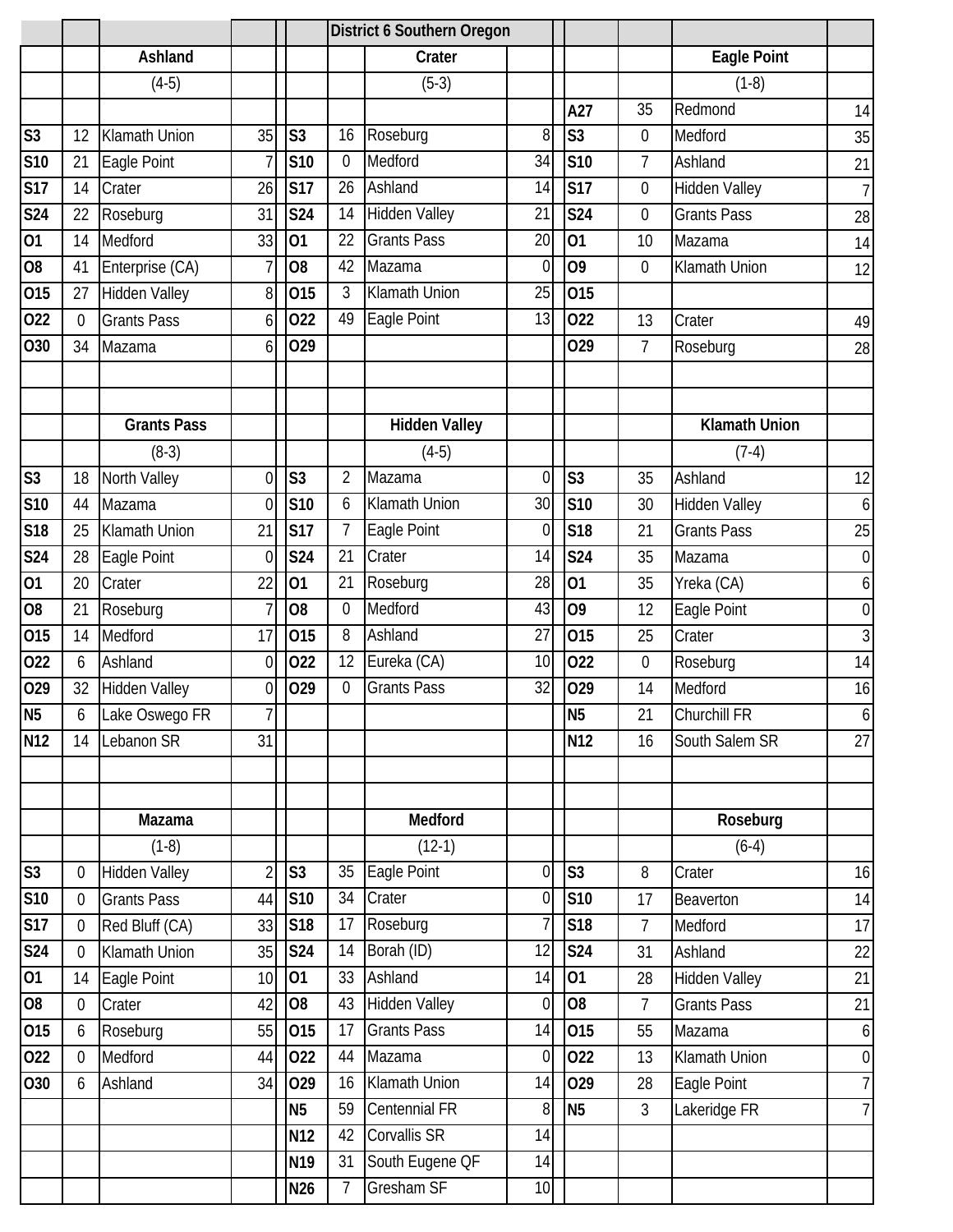|                |                | District 7 Intermountain |          |                |                 |                      |                 |                         |                |                      |                  |
|----------------|----------------|--------------------------|----------|----------------|-----------------|----------------------|-----------------|-------------------------|----------------|----------------------|------------------|
|                |                | <b>Baker</b>             |          |                |                 | <b>Bend</b>          |                 |                         |                | <b>Crook County</b>  |                  |
|                |                | $(2-7)$                  |          |                |                 | $(1-8)$              |                 |                         |                | $(5-4)$              |                  |
| S3             | $\Omega$       | Mountain View            | 32       | S <sub>3</sub> | 12              | Madras               | 25              | S <sub>3</sub>          | $\overline{0}$ | Pendleton            | 46               |
| S10            | 8              | Ontario                  | 12       | <b>S11</b>     | 20              | La Grande            | 34              | S <sub>10</sub>         | 32             | Hermiston            | 7                |
| <b>S17</b>     | $\theta$       | Crook County             | 20       | <b>S17</b>     | 13              | Ontario              | 21              | <b>S17</b>              | 20             | <b>Baker</b>         | $\overline{0}$   |
| <b>S24</b>     | $\Omega$       | Mountain Home (ID)       | ??       | <b>S24</b>     | $\overline{7}$  | Hermiston            | 10              | S24                     | 8              | Ontario              | 34               |
| 01             | 20             | <b>Bend</b>              | 6        | 01             | 6               | <b>Baker</b>         | 20              | $\overline{01}$         | 36             | Silverton            | 6                |
| O <sub>8</sub> | 6              | Redmond                  | 28       | O <sub>8</sub> | 13              | Pendleton            | 62              | O <sub>9</sub>          | 6              | La Grande            | 35               |
| 015            | 22             | Hermiston                | 14       | 015            | 24              | Crook County         | 21              | 015                     | 21             | Bend                 | 24               |
| 022            | 6              | Pendleton                | 57       | 022            | 13              | Redmond              | 22              | 022                     | 21             | Mountain View        | 20               |
| 029            | $\Omega$       | La Grande                | 14       | 029            | 14              | <b>Mountain View</b> | 42              | 029                     | 20             | Redmond              | 9                |
|                |                |                          |          |                |                 |                      |                 |                         |                |                      |                  |
|                |                |                          |          |                |                 |                      |                 |                         |                |                      |                  |
|                |                | Hermiston                |          |                |                 | La Grande            |                 |                         |                | <b>Mountain View</b> |                  |
|                |                | $(1-8)$                  |          |                |                 | $(6-4)$              |                 |                         |                | $(7-4)$              |                  |
| S <sub>3</sub> | 16             | Redmond                  | 20       | S <sub>4</sub> | 15              | Ontario              | 14              | S <sub>3</sub>          | 32             | <b>Baker</b>         | $\boldsymbol{0}$ |
| <b>S10</b>     | $\overline{7}$ | Crook County             | 32       | <b>S10</b>     | 34              | <b>Bend</b>          | 20              | S <sub>11</sub>         | 6              | Mountain View (WA)   | 13               |
| <b>S17</b>     | $\overline{7}$ | La Grande                | 27       | <b>S17</b>     | 27              | Hermiston            | 7               | <b>S17</b>              | 10             | Pendleton            | 37               |
| <b>S24</b>     | 10             | <b>Bend</b>              |          | <b>S25</b>     | 15              | Pendleton            | 41              | <b>S24</b>              | 27             | Redmond              | $\boldsymbol{6}$ |
| 01             | $\overline{7}$ | Pendleton                | 54       | 01             | 6               | Redmond              | 13              | 01                      | 58             | Ontario              | 44               |
| O <sub>8</sub> | 13             | <b>Mountain View</b>     | 32       | O <sub>9</sub> | 35              | Crook County         | 6               | O <sub>8</sub>          | 32             | Hermiston            | 13               |
| 015            | 14             | <b>Baker</b>             | 22       | 015            | $\theta$        | <b>Mountain View</b> | 21              | 015                     | 21             | La Grande            | $\boldsymbol{0}$ |
| 022            | $\Omega$       | Ontario                  | 33       | 022            | 14              | Nampa (ID)           | $\overline{0}$  | 022                     | 20             | Crook County         | 21               |
| 029            | 6              | Eisenhower (WA)          | 26       | 029            | 14              | <b>Baker</b>         | $\overline{0}$  | 029                     | 42             | Bend                 | 14               |
|                |                |                          |          | N <sub>5</sub> | $\overline{0}$  | Madison FR           | $\overline{7}$  | N <sub>5</sub>          | 17             | <b>Tigard FR</b>     | 14               |
|                |                |                          |          |                |                 |                      |                 | <b>N12</b>              | 14             | Gresham SR           | $20\,$           |
|                |                |                          |          |                |                 |                      |                 |                         |                |                      |                  |
|                |                |                          |          |                |                 |                      |                 |                         |                |                      |                  |
|                |                | Ontario                  |          |                |                 | Pendleton            |                 |                         |                | Redmond              |                  |
|                |                | $(6-3)$                  |          |                |                 | $(11-1)$             |                 |                         |                | $(4-5)$              |                  |
| A27            | 20             | Vale                     | $6 \mid$ | S <sub>3</sub> | 46              | <b>Crook County</b>  | $\overline{0}$  | A27                     | 14             | Eagle Point          | 35               |
| S <sub>4</sub> | 14             | La Grande                | 154      | <b>S10</b>     | 33              | Redmond              | $6 \mid$        | S <sub>3</sub>          | 20             | Hermiston            | 16               |
| S10            | 12             | <b>Baker</b>             | 8        | <b>S17</b>     | 37              | Mountain View        | 10 <sup>1</sup> | S <sub>10</sub>         | 6              | Pendleton            | 33               |
| S17            | 21             | Bend                     | 13       | <b>S25</b>     | 41              | La Grande            | 15              | $\overline{\text{S}17}$ |                |                      |                  |
| S24            | 34             | <b>Crook County</b>      | 8        | 01             | 54              | Hermiston            | $\overline{7}$  | S <sub>24</sub>         | 6              | Mountain View        | 27               |
| 01             | 44             | <b>Mountain View</b>     | 58       | O <sub>8</sub> | 62              | Bend                 | 13              | 01                      | 13             | La Grande            | $\boldsymbol{6}$ |
| 08             |                |                          |          | 015            | 43              | Caldwell (ID)        | 20              | O <sub>8</sub>          | 28             | <b>Baker</b>         | $\boldsymbol{6}$ |
| 015            | 39             | Redmond                  |          | 022            | 57              | <b>Baker</b>         | $6 \mid$        | 015                     | $\overline{7}$ | Ontario              | 37               |
| 022            | 33             | Hermiston                | $\Omega$ | 029            | 32              | Ontario              | 8 <sup>1</sup>  | 022                     | 22             | Bend                 | 13               |
| 029            | 8              | Pendleton                | 32       | N <sub>6</sub> | 59              | Parkrose FR          | 14              | 029                     | 9              | Crook County         | 20               |
|                |                |                          |          | <b>N12</b>     | $\overline{22}$ | <b>Glencoe SR</b>    | $\overline{0}$  |                         |                |                      |                  |
|                |                |                          |          | N20            | 20              | Lebanon QF           | 34              |                         |                |                      |                  |
|                |                |                          |          |                |                 |                      |                 |                         |                |                      |                  |
|                |                |                          |          |                |                 |                      |                 |                         |                |                      |                  |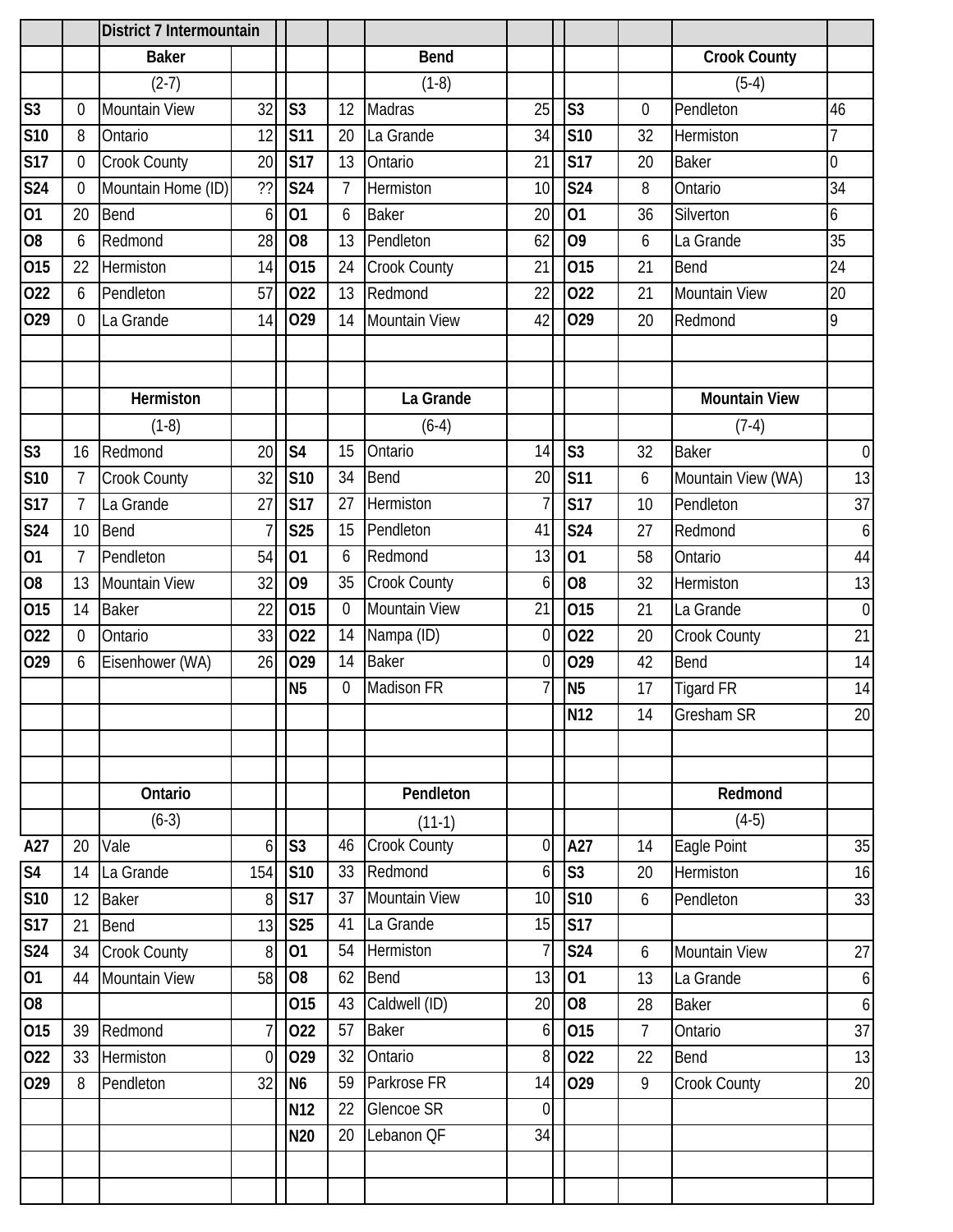|                          |                |                        |                  |                   |                | <b>District 8 Valley</b> |    |                        |                  |                        |                |
|--------------------------|----------------|------------------------|------------------|-------------------|----------------|--------------------------|----|------------------------|------------------|------------------------|----------------|
|                          |                | Corvallis              |                  |                   |                |                          |    |                        |                  | <b>Crescent Valley</b> |                |
|                          |                | $(8-3)$                |                  |                   |                |                          |    |                        |                  | $(1-8)$                |                |
| $\overline{\mathsf{S}3}$ | 19             | South Salem            | $\overline{0}$   |                   |                |                          |    | S <sub>3</sub>         | 27               | South Albany           | $\overline{0}$ |
| S <sub>10</sub>          | 13             | <b>West Albany</b>     | 28               |                   |                |                          |    | <b>S10</b>             | 6                | Sprague                | 13             |
| S17                      | $\overline{7}$ | Lebanon                | (OT)             |                   |                |                          |    | <b>S17</b>             | 27               | McKay                  | 21             |
| S24                      | 28             | <b>McNary</b>          | 7                |                   |                |                          |    | S24                    | $\overline{7}$   | North Salem            | $\overline{3}$ |
| 01                       | 29             | <b>Crescent Valley</b> | 6                |                   |                |                          |    | 01                     | 6                | Corvallis              | 29             |
| $\overline{08}$          | 28             | South Albany           | $\overline{6}$   |                   |                |                          |    | O <sub>8</sub>         | 6                | West Albany            | 13             |
| 015                      | 27             | Sprague                | $\overline{0}$   |                   |                |                          |    | 015                    | 6                | Lebanon                | 33             |
| 022                      | 28             | McKay                  | 23               |                   |                |                          |    | 022                    | 14               | <b>McNary</b>          | 34             |
| 029                      | 24             | North Salem            | $\overline{0}$   |                   |                |                          |    | 029                    | 6                | South Salem            | 24             |
| N <sub>5</sub>           | 31             | <b>Dallas FR</b>       | $\overline{0}$   |                   |                |                          |    |                        |                  |                        |                |
| $\overline{N12}$         | 14             | Corvallis SR           | 42               |                   |                |                          |    |                        |                  |                        |                |
|                          |                |                        |                  |                   |                |                          |    |                        |                  |                        |                |
|                          |                |                        |                  |                   |                |                          |    |                        |                  |                        |                |
|                          |                | Lebanon                |                  |                   |                | <b>McKay</b>             |    |                        |                  | <b>McNary</b>          |                |
|                          |                | $(13-1)$               |                  |                   |                | $(4-5)$                  |    |                        |                  | $(5-4)$                |                |
| S3                       | 50             | McKay                  | 20               | S <sub>3</sub>    | 20             | Lebanon                  | 50 | $\overline{\text{S3}}$ | 26               | Sprague                | 15             |
| S10                      | 35             | North Salem            | $\theta$         | <b>S10</b>        | $\overline{7}$ | <b>McNary</b>            | 26 | S <sub>10</sub>        | 26               | McKay                  | $\overline{7}$ |
| <b>S17</b>               | 13             | Corvallis              | (OT)             | <b>S17</b>        | 21             | <b>Crescent Valley</b>   | 27 | S <sub>17</sub>        | 20               | North Salem            | 19             |
| S <sub>24</sub>          | 40             | <b>West Albany</b>     | 29               | S24               | 42             | South Albany             | 20 | S <sub>24</sub>        | $\overline{7}$   | Corvallis              | 28             |
| $\overline{01}$          | 18             | South Salem            | (OT)             | 01                | 33             | Sprague                  | 49 | 01                     | $\boldsymbol{0}$ | West Albany            | 33             |
| 08                       | 53             | <b>McNary</b>          | 32               | O <sub>8</sub>    | 16             | South Salem              | 15 | $\overline{60}$        | 32               | Lebanon                | 53             |
| 015                      | 33             | <b>Crescent Valley</b> | $6 \overline{6}$ | 015               | 14             | North Salem              | 10 | 015                    | $\overline{7}$   | South Salem            | 27             |
| 022                      | 42             | South Albany           | 12               | 022               | 23             | Corvallis                | 28 | 022                    | 34               | <b>Crescent Valley</b> | 14             |
| $\overline{O29}$         | 16             | Sprague                | $6 \overline{6}$ | $\overline{0}$ 29 | 42             | West Albany              | 38 | $\overline{10}$ 29     | 19               | South Albany           | $\overline{0}$ |
| $rac{1}{N5}$             | 27             | Thurston FR            | $\overline{7}$   |                   |                |                          |    |                        |                  |                        |                |
| <b>N12</b>               | 31             | <b>Grants Pass SR</b>  | 14               |                   |                |                          |    |                        |                  |                        |                |
| <b>N20</b>               | 34             | Pendleton QF           | 20               |                   |                |                          |    |                        |                  |                        |                |
| N26                      | 32             | South Salem SF         | 13               |                   |                |                          |    |                        |                  |                        |                |
| D <sub>3</sub>           | 12             | <b>Gresham F</b>       | 13               |                   |                |                          |    |                        |                  |                        |                |
|                          |                |                        |                  |                   |                |                          |    |                        |                  |                        |                |
|                          |                |                        |                  |                   |                |                          |    |                        |                  |                        |                |
|                          |                |                        |                  |                   |                |                          |    |                        |                  |                        |                |
|                          |                |                        |                  |                   |                |                          |    |                        |                  |                        |                |
|                          |                |                        |                  |                   |                |                          |    |                        |                  |                        |                |
|                          |                |                        |                  |                   |                |                          |    |                        |                  |                        |                |
|                          |                |                        |                  |                   |                |                          |    |                        |                  |                        |                |
|                          |                |                        |                  |                   |                |                          |    |                        |                  |                        |                |
|                          |                |                        |                  |                   |                |                          |    |                        |                  |                        |                |
|                          |                |                        |                  |                   |                |                          |    |                        |                  |                        |                |
|                          |                |                        |                  |                   |                |                          |    |                        |                  |                        |                |
|                          |                |                        |                  |                   |                |                          |    |                        |                  |                        |                |
|                          |                |                        |                  |                   |                |                          |    |                        |                  |                        |                |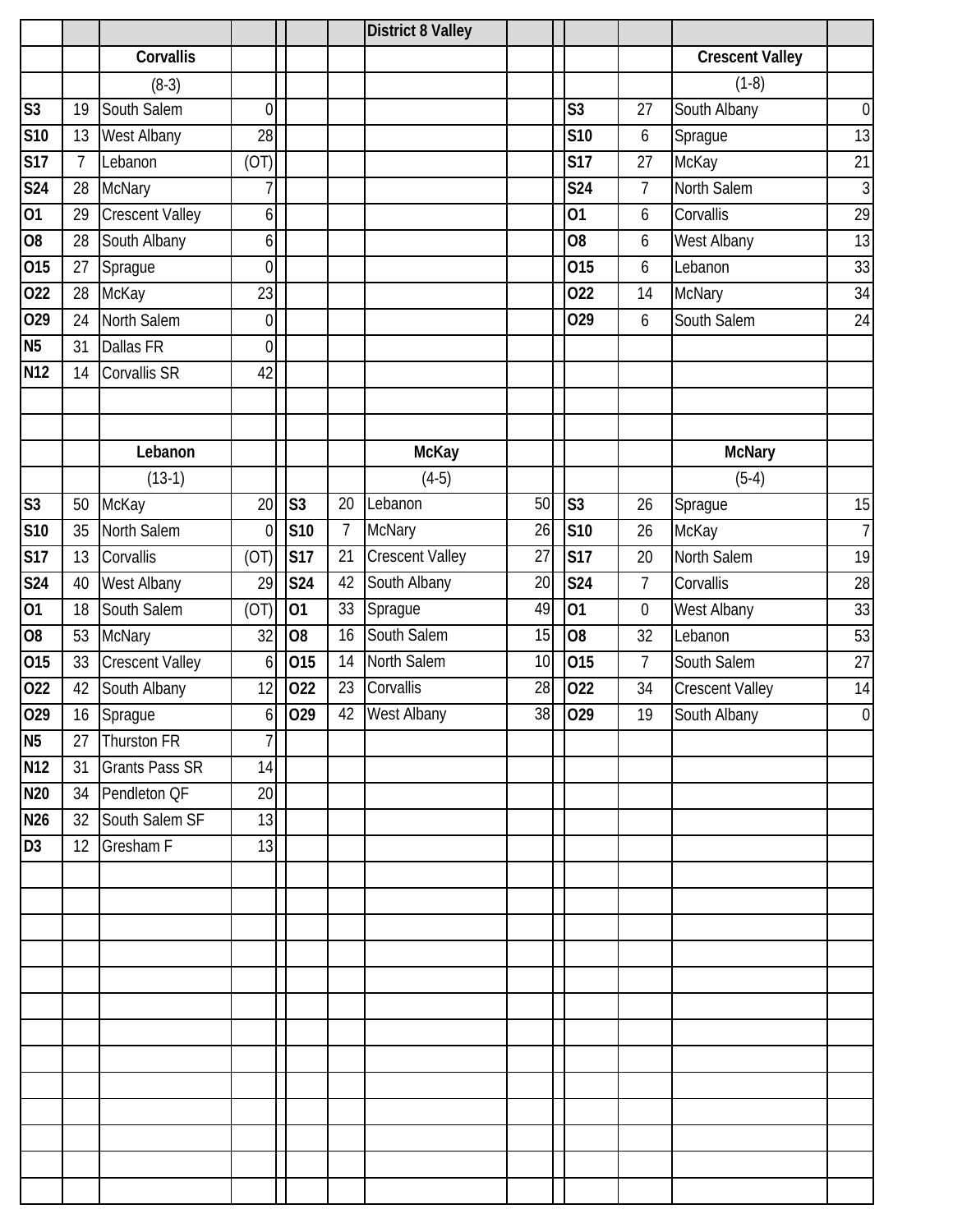|                        |                | North Salem            |                  |                 |                  | South Albany                   |    |                 |                | South Salem            |                  |
|------------------------|----------------|------------------------|------------------|-----------------|------------------|--------------------------------|----|-----------------|----------------|------------------------|------------------|
|                        |                | $(1-8)$                |                  |                 |                  | $(0-9)$                        |    |                 |                | $(8-5)$                |                  |
| $\overline{\text{S}3}$ | $\overline{1}$ | <b>West Albany</b>     | 31               | S <sub>3</sub>  | $\mathbf{0}$     | <b>Crescent Valley</b>         | 27 | S <sub>3</sub>  | 0              | Corvallis              | 19               |
| S <sub>10</sub>        | $\overline{0}$ | Lebanon                | 35               | <b>S10</b>      | 12               | South Salem                    | 42 | S <sub>10</sub> | 42             | South Albany           | 12               |
| S17                    | 19             | <b>McNary</b>          | 35               | <b>S17</b>      | $\boldsymbol{0}$ | Sprague                        | 30 | S17             | 36             | West Albany            | 26               |
| S <sub>24</sub>        | 3              | <b>Crescent Valley</b> |                  | S24             | 20               | McKay                          | 42 | <b>S24</b>      | $\overline{7}$ | Sprague                | 27               |
| 01                     | 14             | South Albany           | 6                | $\overline{01}$ | 6                | North Salem                    | 14 | $\overline{01}$ | 12             | Lebanon                | $(OT)$ 18        |
| 08                     | $\mathbf 0$    | Sprague                | 20               | O <sub>8</sub>  | 6                | Corvallis                      | 28 | $\overline{08}$ | 15             | McKay                  | 16               |
| 015                    | 10             | McKay                  | 14               | 015             | 8                | <b>West Albany</b>             | 56 | 015             | 27             | <b>McNary</b>          | $\overline{7}$   |
| 022                    | 14             | South Salem            | 21               | 022             | 12               | Lebanon                        | 42 | 022             | 21             | North Salem            | 14               |
| 029                    | $\overline{0}$ | Corvallis              | 24               | 029             | $\mathbf 0$      | <b>McNary</b>                  | 19 | 029             | 24             | <b>Crescent Valley</b> | $\boldsymbol{6}$ |
|                        |                |                        |                  |                 |                  |                                |    | <b>N5</b>       | $\overline{7}$ | Sunset FR              | $\boldsymbol{0}$ |
|                        |                |                        |                  |                 |                  |                                |    | N12             | 27             | Klamath Union SR       | 16               |
|                        |                |                        |                  |                 |                  |                                |    | N <sub>19</sub> | 15             | Canby QF               | $\overline{0}$   |
|                        |                |                        |                  |                 |                  |                                |    | N26             | 13             | Lebanon SF             | 32               |
|                        |                |                        |                  |                 |                  |                                |    |                 |                |                        |                  |
|                        |                |                        |                  |                 |                  |                                |    |                 |                |                        |                  |
|                        |                | Sprague                |                  |                 |                  |                                |    |                 |                | <b>West Albany</b>     |                  |
|                        |                | $(6-4)$                |                  |                 |                  |                                |    |                 |                | $(5-4)$                |                  |
| $\overline{\text{S}3}$ | 15             | <b>McNary</b>          | 26               |                 |                  |                                |    | S <sub>3</sub>  | 31             | North Salem            | $\overline{7}$   |
| S10                    | 13             | <b>Crescent Valley</b> | $6 \overline{6}$ |                 |                  |                                |    | <b>S10</b>      | 28             | Corvallis              | 13               |
| S17                    | 30             | South Albany           | $\overline{0}$   |                 |                  |                                |    | <b>S17</b>      | 26             | South Salem            | 36               |
| <b>S24</b>             | 27             | South Salem            |                  |                 |                  |                                |    | <b>S24</b>      | 29             | Lebanon                | 40               |
| $\overline{01}$        | 49             | McKay                  | 33               |                 |                  |                                |    | 01              | 33             | <b>McNary</b>          | $\boldsymbol{0}$ |
| $\overline{80}$        | 20             | North Salem            | $\overline{0}$   |                 |                  |                                |    | 08              | 13             | <b>Crescent Valley</b> | 6                |
| 015                    | $\overline{0}$ | Corvallis              | 27               |                 |                  |                                |    | 015             | 56             | South Albany           | $\, 8$           |
| $\overline{O22}$       | 23             | West Albany            | 17               |                 |                  |                                |    | 022             | 17             | Sprague                | 23               |
| $\overline{O}29$       | 6              | Lebanon                | 16               |                 |                  |                                |    | 029             | 38             | McKay                  | 42               |
| N <sub>5</sub>         | $\overline{0}$ | Sheldon FR             | 28               |                 |                  |                                |    |                 |                |                        |                  |
|                        |                |                        |                  |                 |                  |                                |    |                 |                |                        |                  |
|                        |                |                        |                  |                 |                  | <b>District 9 Three Rivers</b> |    |                 |                |                        |                  |
|                        |                | Clackamas              |                  |                 |                  |                                |    |                 |                | Lake Oswego            |                  |
|                        |                | $(0-9)$                |                  |                 |                  |                                |    |                 |                | $(6-4)$                |                  |
| $\overline{\text{S}3}$ | 6              | McMinnville            | 35               |                 |                  |                                |    | S <sub>3</sub>  | 15             | <b>Forest Grove</b>    | 8                |
| S10                    | $\overline{0}$ | Hillsboro              | 14               |                 |                  |                                |    | <b>S10</b>      | $\overline{7}$ | Hudson's Bay (WA)      | 10               |
| S17                    | $\overline{7}$ | Putnam                 | 26               |                 |                  |                                |    | <b>S17</b>      | 26             | <b>Dallas</b>          | 20               |
| S <sub>24</sub>        | 6              | Milwaukie              | 42               |                 |                  |                                |    | S24             | 33             | Oregon City            | 14               |
| 01                     | 6              | Lake Oswego            | $\overline{7}$   |                 |                  |                                |    | 01              | 21             | Clackamas              | 14               |
| O <sub>8</sub>         | 14             | Oregon City            | 32               |                 |                  |                                |    | O <sub>8</sub>  | 21             | <b>West Linn</b>       | 13               |
| 015                    | $\overline{0}$ | Hudson's Bay (WA)      | 26               |                 |                  |                                |    | 015             | 28             | Milwaukie              | $\overline{12}$  |
| 022                    | 6              | <b>West Linn</b>       | 28               |                 |                  |                                |    | 022             | $\mathbf 0$    | Lakeridge              | 27               |
| 029                    | 6              | Lakeridge              | 24               |                 |                  |                                |    | 029             | 14             | Putnam                 | 20               |
|                        |                |                        |                  |                 |                  |                                |    | N <sub>5</sub>  | $\overline{7}$ | Grants Pass FR         | 10               |
|                        |                |                        |                  |                 |                  |                                |    |                 |                |                        |                  |
|                        |                |                        |                  |                 |                  |                                |    |                 |                |                        |                  |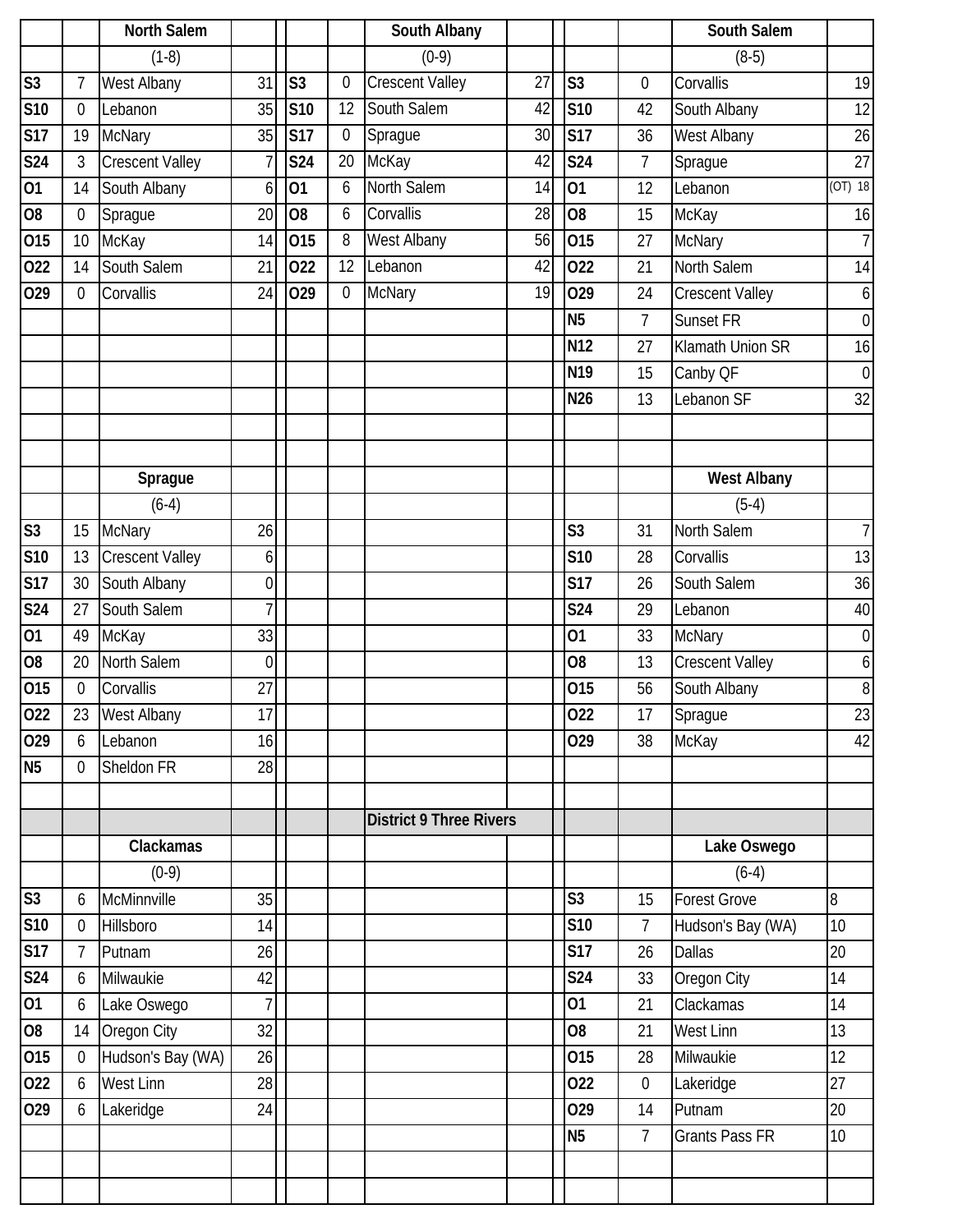|                 |                | Lakeridge         |                |                |                | Milwaukie                                   |                |                 |                  | <b>Oregon City</b>  |                |
|-----------------|----------------|-------------------|----------------|----------------|----------------|---------------------------------------------|----------------|-----------------|------------------|---------------------|----------------|
|                 |                | $(11-1)$          |                |                |                | $(0-9)$                                     |                |                 |                  | $(6-3)$             |                |
| S <sub>3</sub>  | 27             | Beaverton         | 6              | S <sub>3</sub> | 19             | David Douglas                               | 20             | S <sub>3</sub>  | $\overline{7}$   | Sunset              | 21             |
| <b>S10</b>      | 31             | Aloha             | 27             | <b>S10</b>     | $\mathbf 0$    | McMinnville                                 | 14             | S <sub>10</sub> | 38               | Columbia River (WA) | 13             |
| <b>S17</b>      | 41             | Milwaukie         | 20             | <b>S17</b>     | 20             | Lakeridge                                   | 41             | <b>S17</b>      | 21               | West Linn           | 7              |
| S24             | 42             | Reynolds          | 21             | <b>S24</b>     | 3              | Clackamas                                   | 6              | <b>S24</b>      | 14               | Lake Oswego         | 33             |
| 01              | 42             | Oregon City       | 6              | 01             | $\overline{7}$ | Putnam                                      | 41             | $\overline{01}$ | 6                | Lakeridge           | 42             |
| O <sub>8</sub>  | 34             | Putnam            | 8              | O <sub>8</sub> | 6              | <b>Barlow</b>                               | 52             | O <sub>8</sub>  | 32               | Clackamas           | 6              |
| 015             | 41             | <b>West Linn</b>  | 12             | 015            | 12             | Lake Oswego                                 | 28             | 015             | 13               | Putnam              | 6              |
| 022             | 27             | Lake Oswego       | $\mathbf 0$    | 022            | $\overline{7}$ | Oregon City                                 | 28             | 022             | 28               | Milwaukie           | $\overline{7}$ |
| 029             | 40             | Clackamas         | 21             | 029            | 12             | <b>West Linn</b>                            | 15             | 029             | 14               | Canby               | 13             |
| <b>N5</b>       | $\overline{7}$ | Roseburg FR       | 3              |                |                |                                             |                |                 |                  |                     |                |
| <b>N12</b>      | 21             | Sheldon SR        | 19             |                |                |                                             |                |                 |                  |                     |                |
| N <sub>19</sub> | 14             | Gresham QF        | 32             |                |                |                                             |                |                 |                  |                     |                |
|                 |                |                   |                |                |                |                                             |                |                 |                  |                     |                |
|                 |                |                   |                |                |                |                                             |                |                 |                  |                     |                |
|                 |                |                   |                |                |                |                                             |                |                 |                  |                     |                |
|                 |                | Putnam            |                |                |                |                                             |                |                 |                  | <b>West Linn</b>    |                |
|                 |                | $(5-4)$           |                |                |                |                                             |                |                 |                  | $(2-7)$             |                |
| S <sub>3</sub>  | 26             | Canby             | 30             |                |                |                                             |                | S <sub>3</sub>  | 28               | Hillsboro           | 21             |
| S10             | 27             | Central Catholic  | 8              |                |                |                                             |                | S10             | 6                | Canby               | 35             |
| <b>S17</b>      | 30             | Clackamas         | 16             |                |                |                                             |                | <b>S17</b>      | $\overline{7}$   | Oregon City         | 21             |
| S24             | 26             | <b>West Linn</b>  | $\overline{0}$ |                |                |                                             |                | <b>S24</b>      | $\mathbf 0$      | Putnam              | 26             |
| 01              | 41             | Milwaukie         | $\overline{7}$ |                |                |                                             |                | 01              | 13               | Sandy               | 22             |
| O <sub>8</sub>  | 8              | Lakeridge         | 34             |                |                |                                             |                | O <sub>8</sub>  | 13               | Lake Oswego         | 21             |
| 015             | 6              | Oregon City       | 13             |                |                |                                             |                | 015             | 12               | Lakeridge           | 41             |
| 022             | 6              | Parkrose          | 7 <sup>1</sup> |                |                |                                             |                | 022             | 6                | Clackamas           | 27             |
| 029             | 20             | Lake Oswego       | 14             |                |                |                                             |                | 029             | 15               | Milwaukie           | 12             |
| <b>N5</b>       | 13             | <b>Barlow FR</b>  | 28             |                |                |                                             |                |                 |                  |                     |                |
|                 |                |                   |                |                |                |                                             |                |                 |                  |                     |                |
|                 |                |                   |                |                |                | 1982 Class AA Football Schedules and Scores |                |                 |                  |                     |                |
|                 |                | <b>District 1</b> |                |                |                | Cowapa League                               |                |                 |                  |                     |                |
|                 |                | Astoria           |                |                |                | Clatskanie                                  |                |                 |                  | Neah-Kah-Nie        |                |
|                 |                | $(7-2)$           |                |                |                | $(5-4)$                                     |                |                 |                  |                     |                |
| S <sub>3</sub>  | 21             | Sherwood          | 13             | S <sub>3</sub> | 19             | <b>Banks</b>                                | $\overline{0}$ | S <sub>3</sub>  | 6                | Yamhill-Carlton     | 39             |
| S10             | 36             | Ilwaco (WA)       | $\overline{0}$ | S10            | 20             | Gervais                                     | $\overline{0}$ | S <sub>10</sub> | $\boldsymbol{0}$ | Corbett             | $6 \mid$       |
| <b>S17</b>      | 20             | Clatskanie        | $\overline{0}$ | <b>S17</b>     | $\mathbf 0$    | Astoria                                     | 20             | S17             | 6                | St. Helens          | $\overline{7}$ |
| <b>S24</b>      | 32             | Seaside           | $\Omega$       | <b>S25</b>     | 30             | Neah-Kah-Nie                                | 22             | S <sub>25</sub> | 22               | Clatskanie          | 30             |
| 01              | 27             | St. Helens        | 14             | 01             | 7              | Scappoose                                   | $\overline{0}$ | 01              | 15               | Seagside            | 29             |
| O <sub>8</sub>  | 20             | Rainier           | 33             | O <sub>8</sub> | 6              | St. Helens                                  | 19             | O <sub>8</sub>  | 12               | Scappose            | $\overline{7}$ |
| 015             | 28             | Neah-Kah-Nie      | $6 \mid$       | 015            | $\overline{7}$ | <b>Tillamook</b>                            | 17             | 015             | 6                | Astoria             | 28             |
| 022             | 28             | Scappoose         | 7 <sub>1</sub> | 023            | $\overline{7}$ | Rainier                                     | 35             | 022             | 6                | Tillamook           | 12             |
| 029             | 7              | Tillamook         | 17             | 029            | 20             | Seaside                                     | 0              | 029             | 6                | Rainier             | 47             |
|                 |                |                   |                |                |                |                                             |                |                 |                  |                     |                |
|                 |                |                   |                |                |                |                                             |                |                 |                  |                     |                |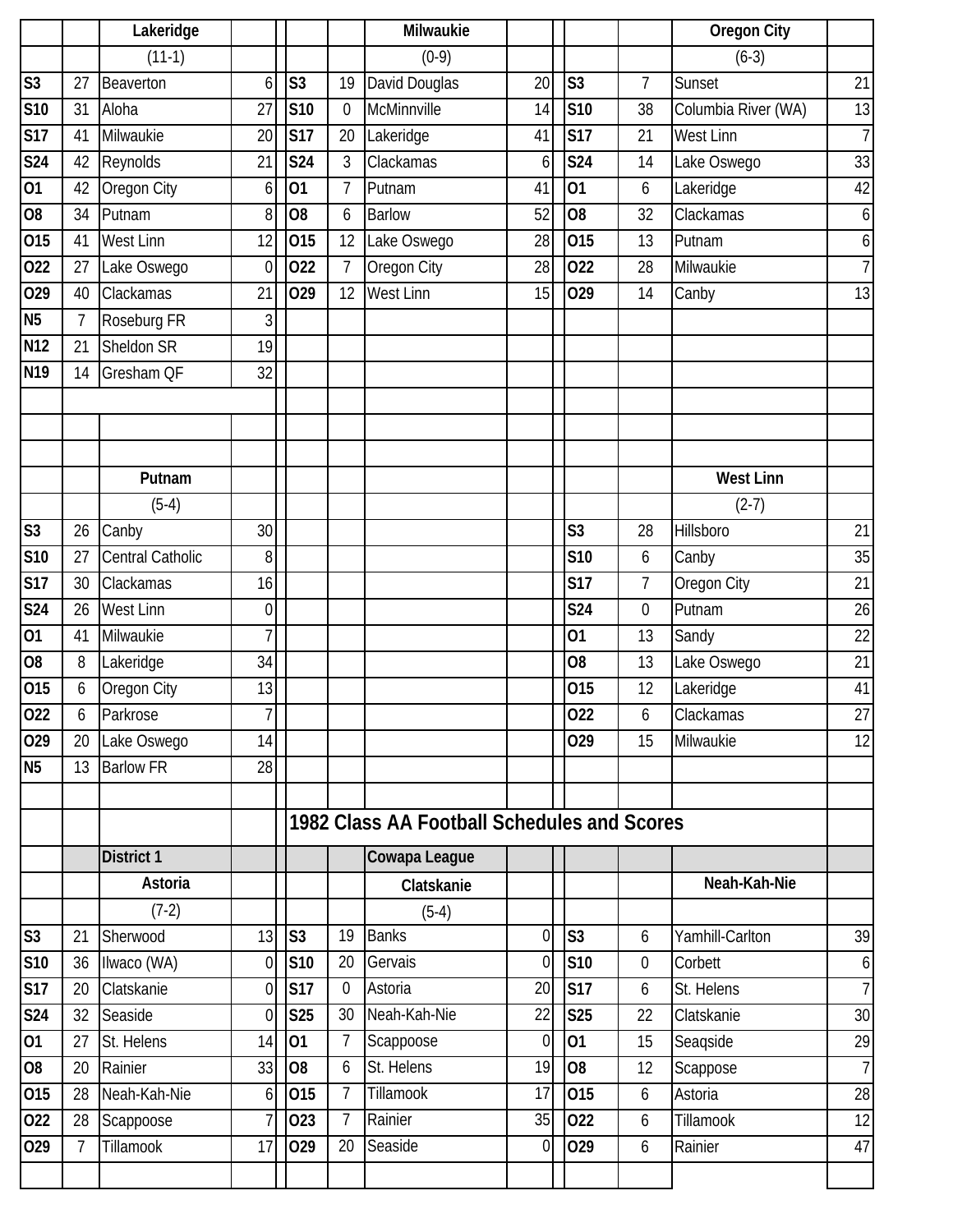|                        |                  | Rainier                  |                  |                |                   |               |                 |                 |                  | St. Helens               |                  |
|------------------------|------------------|--------------------------|------------------|----------------|-------------------|---------------|-----------------|-----------------|------------------|--------------------------|------------------|
|                        |                  | $(9-1)$                  |                  |                |                   |               |                 |                 |                  | $(4-5)$                  |                  |
| $\overline{\text{S}3}$ | 14               | Stayton                  | $\overline{0}$   |                |                   |               |                 | S <sub>3</sub>  | $\mathbf 0$      | <b>Hood River Valley</b> | 21               |
| S10                    | 20               | Woodland (WA)            | $\overline{2}$   |                |                   |               |                 | <b>S10</b>      | $\mathbf 0$      | R.A. Long-WA             | $\overline{7}$   |
| S17                    | 28               | Seaside                  | $\overline{0}$   |                |                   |               |                 | <b>S17</b>      | $\overline{7}$   | Neah-Kah-Nie             | $\boldsymbol{6}$ |
| <b>S24</b>             | 28               | Scappoose                | $\overline{0}$   |                |                   |               |                 | <b>S24</b>      | 0                | Tillamook                | 9                |
| $ 01\rangle$           | $\overline{7}$   | Tillamook                | $\overline{0}$   |                |                   |               |                 | 01              | 14               | Astoria                  | 27               |
| 08                     | 33               | Astoria                  | 20               |                |                   |               |                 | O <sub>8</sub>  | 19               | Clatskanie               | 6                |
| 015                    | 21               | St. Helens               | 8                |                |                   |               |                 | 015             | 8                | Rainier                  | 21               |
| 023                    | 35               | Clatskanie               |                  |                |                   |               |                 | 022             | 20               | Seaside                  | 6                |
| 029                    | 47               | Neah-Kah-Nie             | 6                |                |                   |               |                 | 029             | 24               | Scappoose                | $\boldsymbol{0}$ |
| N <sub>5</sub>         | 12               | <b>Gladstone FR</b>      | 13               |                |                   |               |                 |                 |                  |                          |                  |
|                        |                  |                          |                  |                |                   |               |                 |                 |                  |                          |                  |
|                        |                  |                          |                  |                |                   |               |                 |                 |                  |                          |                  |
|                        |                  | Scappoose                |                  |                |                   | Seaside       |                 |                 |                  | Tillamook                |                  |
|                        |                  | $(0-9)$                  |                  |                |                   | $(3-6)$       |                 |                 |                  | $(8-3)$                  |                  |
| S <sub>3</sub>         | $\boldsymbol{0}$ | Cascade                  | 41               | S <sub>3</sub> | 22                | La Salle (ot) | 28              | S <sub>3</sub>  | 10               | Gladstone                | 20               |
| S <sub>10</sub>        | 14               | La Salle                 | 20               | <b>S10</b>     | 16                | Taft          | 6               | S <sub>10</sub> | 9                | Hood River Valley        | $\boldsymbol{6}$ |
| S17                    | $\overline{0}$   | Tillamook                | 7                | <b>S17</b>     | $\mathbf{0}$      | Rainier       | 28              | <b>S17</b>      | $\overline{7}$   | Scappoose                | $\boldsymbol{0}$ |
| <b>S24</b>             | $\boldsymbol{0}$ | Rainier                  | 28               | <b>S24</b>     | $\mathbf 0$       | Astoria       | 32              | <b>S24</b>      | 9                | St. Helens               | $\boldsymbol{0}$ |
| 01                     | $\mathbf 0$      | Clatskanie               |                  | 01             | 29                | Neah-Kah-Nie  | 15              | 01              | $\boldsymbol{0}$ | Rainier                  | $\overline{7}$   |
| 08                     | $\overline{7}$   | Neah-Kah-Nie             | 12               | O <sub>8</sub> | 6                 | Tillamook     | 38              | $\overline{80}$ | 38               | Seaside                  | 6                |
| 015                    | 13               | Seaside                  | 20               | 015            | 20                | Scappoose     | $\overline{13}$ | 015             | 17               | Clatskanie               | $\overline{7}$   |
| 022                    | $\overline{7}$   | Astoria                  | 28               | 022            | 6                 | St. Helens    | 20              | 022             | 12               | Neah-Kah-Nie             | 6                |
| 029                    | $\theta$         | St. Helens               | 24               | 029            | $\mathbf 0$       | Clatskanie    | 20              | 029             | 17               | Astoria                  | $\overline{7}$   |
|                        |                  |                          |                  |                |                   |               |                 | N <sub>5</sub>  | 24               | Sherwood FR              | $\boldsymbol{6}$ |
|                        |                  |                          |                  |                |                   |               |                 | N <sub>13</sub> | 8                | Cascade QF               | 36               |
|                        |                  |                          |                  |                |                   |               |                 |                 |                  |                          |                  |
|                        |                  |                          |                  |                |                   |               |                 |                 |                  |                          |                  |
|                        |                  | <b>District 2</b>        |                  |                | <b>Tri-Valley</b> |               |                 |                 |                  |                          |                  |
|                        |                  | <b>Banks</b>             |                  |                |                   |               |                 |                 |                  | Estacada                 |                  |
|                        |                  | $(3-6)$                  |                  |                |                   |               |                 |                 |                  | $(1-8)$                  |                  |
| $\overline{\text{S}3}$ | $\boldsymbol{0}$ | Clatskanie               | 19               |                |                   |               |                 | S <sub>3</sub>  | 6                | Silverton                | $\overline{7}$   |
| <b>S10</b>             | $\overline{7}$   | Stayton                  | 10               |                |                   |               |                 | <b>S10</b>      | 12               | Molalla                  | $\overline{0}$   |
| S17                    | 11               | Gladstone                | 15               |                |                   |               |                 | <b>S17</b>      | $\overline{2}$   | <b>Hood River Valley</b> | 27               |
| S <sub>24</sub>        | 36               | Estacada                 | 14               |                |                   |               |                 | <b>S24</b>      | 14               | <b>Banks</b>             | 35               |
| $\overline{01}$        | 13               | Yamhill-Carltont         | 12               |                |                   |               |                 | 01              | 18               | Mark Morris (WA)         | 21               |
| $\overline{80}$        | $\boldsymbol{0}$ | Sherwood                 | 34               |                |                   |               |                 | O <sub>8</sub>  | 19               | La Salle                 | 20               |
| 015                    | 26               | <b>Hood River Valley</b> | 27               |                |                   |               |                 | 015             | 21               | Sherwood                 | 45               |
| 023                    | 8                | Chehalis (WA)            | 23               |                |                   |               |                 | 022             | $7\overline{ }$  | Gladstone                | 27               |
| $\overline{0}$ 29      | 47               | La Salle                 | $6 \overline{6}$ |                |                   |               |                 | 029             | 6                | Yamhill-Carlton          | 34               |
|                        |                  |                          |                  |                |                   |               |                 |                 |                  |                          |                  |
|                        |                  |                          |                  |                |                   |               |                 |                 |                  |                          |                  |
|                        |                  |                          |                  |                |                   |               |                 |                 |                  |                          |                  |
|                        |                  |                          |                  |                |                   |               |                 |                 |                  |                          |                  |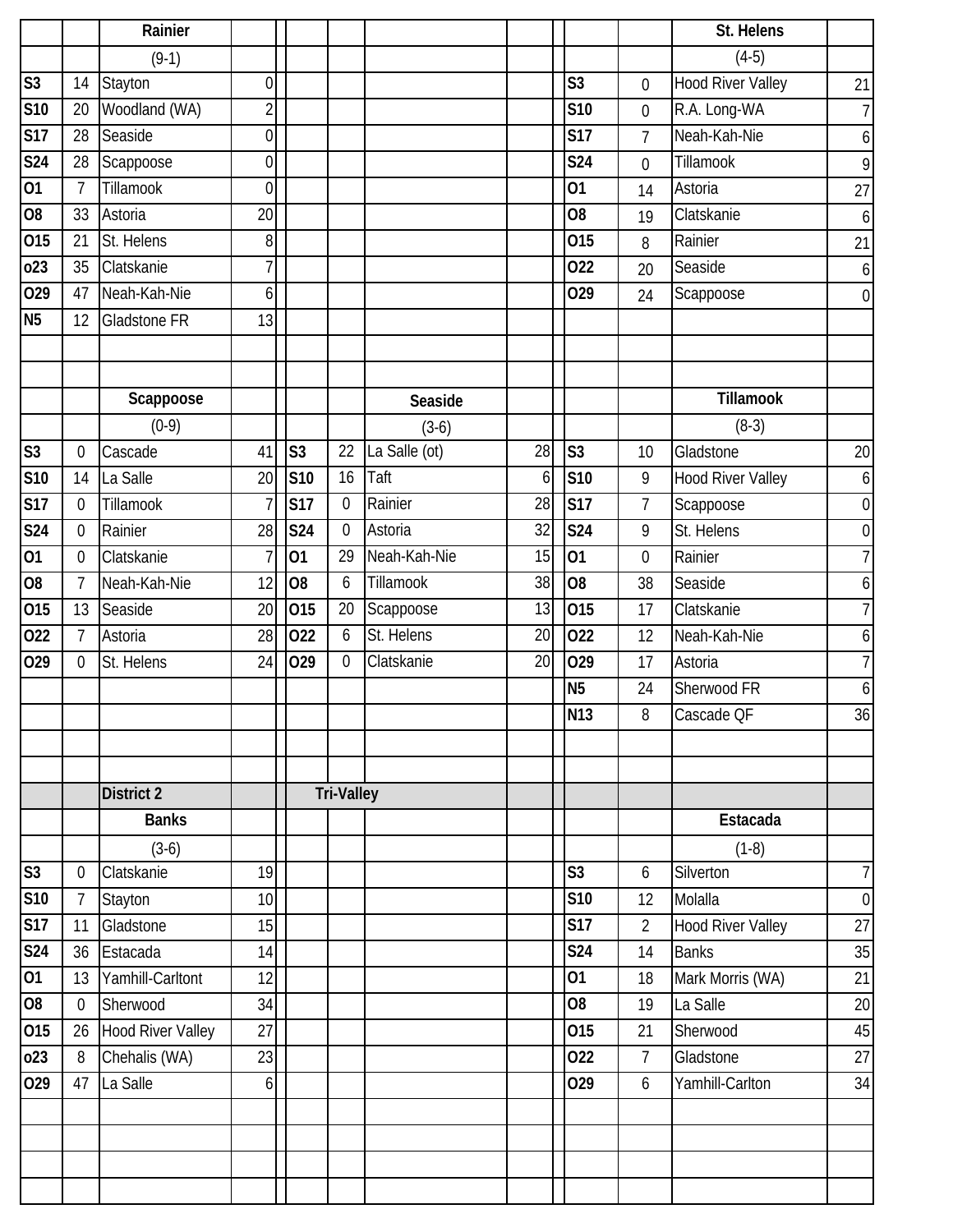|                        |                | Gladstone                |                |                |                | <b>Hood River Valley</b> |                 |                  |                  | La Salle                 |                  |
|------------------------|----------------|--------------------------|----------------|----------------|----------------|--------------------------|-----------------|------------------|------------------|--------------------------|------------------|
|                        |                | $(10-2)$                 |                |                |                | $(4-5)$                  |                 |                  |                  | $(3-6)$                  |                  |
| $\overline{\text{S3}}$ | 20             | Tillamook                | 10             | S <sub>3</sub> | 21             | St. Helens               | $\overline{0}$  | S <sub>3</sub>   | 28               | Seaside (2 ot)           | 22               |
| <b>S10</b>             | 27             | Woodburn                 | 22             | <b>S10</b>     | 6              | Tillamook                | 9               | S <sub>10</sub>  | 20               | Scappoose                | 14               |
| <b>S17</b>             | 15             | <b>Banks</b>             | 22             | <b>S17</b>     | 27             | Estacada                 | $\overline{2}$  | <b>S17</b>       | 12               | Ridgefield (WA)          | 23               |
| <b>S24</b>             | 40             | Yamhill-Carlton          | 6              | <b>S24</b>     | 41             | La Salle                 | 6               | <b>S24</b>       | 6                | <b>Hood River Valley</b> | 41               |
| 01                     | 40             | La Salle                 | 8              | 01             | 20             | Sherwood                 | 29              | 01               | 8                | Gladstone                | 40               |
| O <sub>8</sub>         | 32             | <b>Hood River Valley</b> | 13             | O <sub>8</sub> | 13             | Gladstone                | $\overline{32}$ | $\overline{08}$  | 20               | Estacada                 | 49               |
| 015                    | 49             | Prairie (WA)             | 22             | 015            | 27             | <b>Banks</b>             | 26              | 015              | 22               | Yamhill-Carlton          | 48               |
| 022                    | 27             | Estacada                 |                | 022            | $\mathfrak{Z}$ | Yamhill-Carlton          | 7               | 022              | $\boldsymbol{0}$ | Sherwood                 | 41               |
| 029                    | $\overline{7}$ | Sherwood                 | 14             | 028            | 12             | The Dalles               | 19              | 029              | 6                | <b>Banks</b>             | 47               |
| N <sub>5</sub>         | 13             | Rainier FR               | 12             |                |                |                          |                 |                  |                  |                          |                  |
| <b>N13</b>             | 21             | North Marion QF          | 8              |                |                |                          |                 |                  |                  |                          |                  |
| <b>N20</b>             | 6              | Phoenix SF               | 37             |                |                |                          |                 |                  |                  |                          |                  |
|                        |                |                          |                |                |                |                          |                 |                  |                  |                          |                  |
|                        |                |                          |                |                |                |                          |                 |                  |                  |                          |                  |
|                        |                | Sherwood                 |                |                |                |                          |                 |                  |                  | Yamhill-Carlton          |                  |
|                        |                | $(8-2)$                  |                |                |                |                          |                 |                  |                  | $(4-4)$                  |                  |
| S <sub>3</sub>         | 14             | <b>Burns</b>             | $\overline{0}$ |                |                |                          |                 | S <sub>3</sub>   | 39               | Neah-Kah-Nie             | $\boldsymbol{6}$ |
| <b>S10</b>             | 13             | Astoria                  | 21             |                |                |                          |                 | $\overline{S}10$ | $\overline{0}$   | Cascade                  | 21               |
| S17                    | 20             | Yamhill-Carlton          | 7              |                |                |                          |                 | <b>S17</b>       | $\overline{7}$   | Sherwood                 | 20               |
| <b>S24</b>             | 35             | McLoughlin               | 15             |                |                |                          |                 | <b>S24</b>       | 6                | Gladstone                | 40               |
| 01                     | 29             | <b>Hood River Valley</b> | 20             |                |                |                          |                 | 01               | 12               | <b>Banks</b>             | 13               |
| O <sub>8</sub>         | 34             | <b>Banks</b>             | $\mathbf 0$    |                |                |                          |                 | O <sub>8</sub>   |                  |                          |                  |
| 015                    | 46             | Estacada                 | 21             |                |                |                          |                 | 015              | 48               | La Salle                 | 22               |
| 022                    | 41             | La Salle                 | $\overline{0}$ |                |                |                          |                 | 022              | $\overline{7}$   | <b>Hood River Valley</b> | 3                |
| 029                    | 14             | Gladstone                | $\overline{7}$ |                |                |                          |                 | 029              | 34               | Estacada                 | $\overline{6}$   |
| <b>N5</b>              | 6              | Tillamook FR             | 24             |                |                |                          |                 |                  |                  |                          |                  |
|                        |                |                          |                |                |                |                          |                 |                  |                  |                          |                  |
|                        |                |                          |                |                |                | District 3 Far West      |                 |                  |                  |                          |                  |
|                        |                | <b>Bandon</b>            |                |                |                |                          |                 |                  |                  | <b>Brookings-Harbor</b>  |                  |
|                        |                | $(2-7)$                  |                |                |                |                          |                 |                  |                  | $(6-4)$                  |                  |
| S <sub>3</sub>         | $\mathbf 0$    | <b>Illinois Valley</b>   | 8              |                |                |                          |                 | S <sub>3</sub>   | 14               | Phoenix                  | 27               |
| S10                    | 38             | Chemawa                  | 16             |                |                |                          |                 | S <sub>10</sub>  | 6                | North Valley             | 17               |
| S17                    | 14             | Creswell                 | 12             |                |                |                          |                 | <b>S17</b>       | 37               | Gold Beach               | $\overline{0}$   |
| <b>S25</b>             | $\overline{0}$ | Siuslaw                  | 38             |                |                |                          |                 | <b>S24</b>       | 28               | Coquille                 | 7                |
| $ 01\rangle$           | 6              | Coquille                 | 29             |                |                |                          |                 | 01               | 20               | Myrtle Point             | $\overline{0}$   |
| O <sub>8</sub>         | 26             | Gold Beach               | 62             |                |                |                          |                 | O <sub>8</sub>   | 31               | Reedsport                | $\boldsymbol{8}$ |
| 015                    | $\mathbf 0$    | *Brookings               |                |                |                |                          |                 | 015              | 1                | Bandon (forfeit)         | $\boldsymbol{0}$ |
| 022                    | $\overline{0}$ | *Myrtle Point            |                |                |                |                          |                 | 022              | 14               | Glide                    | 7                |
| 029                    | $\overline{0}$ | *Reedsport               |                |                |                |                          |                 | 029              | 6                | Siuslaw                  | 7                |
|                        |                | *Forfeits                |                |                |                |                          |                 | N <sub>5</sub>   | 16               | Henley FR                | 35               |
|                        |                |                          |                |                |                |                          |                 |                  |                  |                          |                  |
|                        |                |                          |                |                |                |                          |                 |                  |                  |                          |                  |
|                        |                |                          |                |                |                |                          |                 |                  |                  |                          |                  |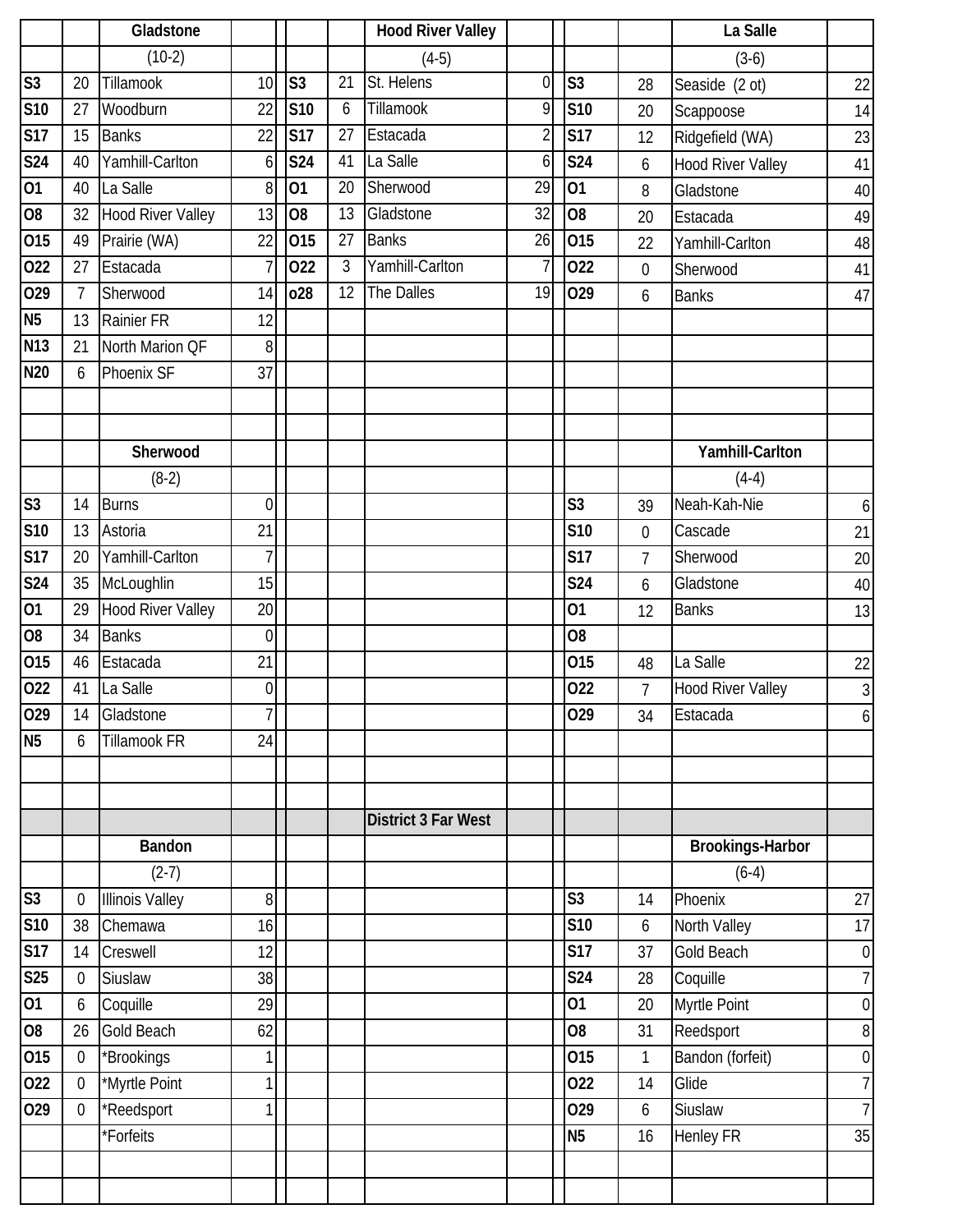|                |                | Coquille            |                |                |                  | <b>Gold Beach</b> |                |                 |                  | <b>Myrtle Point</b>  |                  |
|----------------|----------------|---------------------|----------------|----------------|------------------|-------------------|----------------|-----------------|------------------|----------------------|------------------|
|                |                | $(2-7)$             |                |                |                  | $(3-6)$           |                |                 |                  | $(5-4)$              |                  |
| S <sub>3</sub> | 21             | Rogue River         | 47             | S <sub>3</sub> | 6                | St. Mary's        | 34             | S <sub>3</sub>  | 20               | Glide (ot)           | 23               |
| <b>S10</b>     | $\overline{2}$ | South Umpqua        | 42             | <b>S10</b>     | $\boldsymbol{0}$ | Pleasant Hill     | 7              | S <sub>10</sub> | 8                | Douglas              | $\overline{0}$   |
| <b>S17</b>     | 12             | Siuslaw             | 15             | <b>S17</b>     | $\mathbf 0$      | Brookings-Harbor  | 37             | S17             | $\overline{7}$   | Reedsport            | 58               |
| S24            | 7              | Brookings-Harbor    | 28             | S24            | 20               | Reedsport         | 50             | <b>S24</b>      | 20               | Pleasant Hill        | 12               |
| 01             | 29             | Bandon              | 6              | 01             | 12               | Siuslaw           | 23             | $\overline{01}$ | $\boldsymbol{0}$ | Brookings-Harbor     | 20               |
| O <sub>8</sub> | 8              | Junction City       | 21             | O <sub>8</sub> | 62               | Bandon            | 26             | $\overline{60}$ | $\boldsymbol{0}$ | Siuslaw              | 21               |
| 015            | 31             | Reedsport           | 38             | 015            | 20               | Myrtle Point      | 27             | 015             | 27               | Gold Beach           | $20\,$           |
| 022            | 13             | <b>Gold Beach</b>   | 38             | 022            | 38               | Coquille          | 13             | 022             | $\mathbf{1}$     | Bandon (Forfeit)     | $\boldsymbol{0}$ |
| 029            | 12             | Myrtle Point        | 14             | 029            | 34               | Sutherlin         | $\overline{0}$ | 029             | 14               | Coquille             | 12               |
|                |                |                     |                |                |                  |                   |                |                 |                  |                      |                  |
|                |                |                     |                |                |                  |                   |                |                 |                  |                      |                  |
|                |                | Reedsport           |                |                |                  |                   |                |                 |                  | <b>Siuslaw</b>       |                  |
|                |                | $(7-2)$             |                |                |                  |                   |                |                 |                  | $(7-3)$              |                  |
| S <sub>3</sub> | 28             | Newport             | 20             |                |                  |                   |                | S <sub>3</sub>  | $\boldsymbol{0}$ | Toledo               | 19               |
| <b>S10</b>     | 46             | Sutherlin           | 24             |                |                  |                   |                | <b>S10</b>      | $\overline{7}$   | Newport              | $\, 8$           |
| <b>S17</b>     | 58             | Myrtle Point        | 7              |                |                  |                   |                | <b>S17</b>      | 15               | Coquille             | 12               |
| <b>S24</b>     | 50             | Gold Beach          | 20             |                |                  |                   |                | <b>S25</b>      | 38               | Bandon               | $\overline{0}$   |
| 01             | 28             | Elmira              | 6              |                |                  |                   |                | 01              | 23               | <b>Gold Beach</b>    | 12               |
| O <sub>8</sub> | 8              | Brookings-Harbor    | 31             |                |                  |                   |                | O <sub>8</sub>  | 21               | Myrtle Point         | $\overline{0}$   |
| 015            | 38             | Coquille            | 31             |                |                  |                   |                | 015             | 34               | Marist               | 16               |
| 022            | 20             | Siuslaw             | 27             |                |                  |                   |                | 022             | 27               | Reedsport            | 20               |
| 029            | 1              | Bandon (Forf.)      | $\overline{0}$ |                |                  |                   |                | 029             | $\overline{7}$   | Brookings-Harbor     | $\boldsymbol{6}$ |
|                |                |                     |                |                |                  |                   |                | N <sub>5</sub>  | $\overline{7}$   | Phoenix FR           | 23               |
|                |                |                     |                |                |                  |                   |                |                 |                  |                      |                  |
|                |                |                     |                |                |                  |                   |                |                 |                  |                      |                  |
|                |                |                     |                |                |                  | District 4 Val-Co |                |                 |                  |                      |                  |
|                |                | Central             |                |                |                  |                   |                |                 |                  | <b>Central Linn</b>  |                  |
|                |                | $(8-2)$             |                |                |                  |                   |                |                 |                  | $(3-6)$              |                  |
| S <sub>3</sub> | 33             | Elmira              | 12             |                |                  |                   |                | S <sub>3</sub>  | 17               | <b>Junction City</b> | $\overline{7}$   |
| <b>S10</b>     | 46             | Junction City       | 14             |                |                  |                   |                | S <sub>10</sub> | 20               | Willamina            | $\overline{0}$   |
| <b>S17</b>     | 20             | Philomath           | $\overline{1}$ |                |                  |                   |                | <b>S17</b>      | 7 <sup>1</sup>   | Jefferson            | 12               |
| <b>S24</b>     | 21             | <b>Sweet Home</b>   | 20             |                |                  |                   |                | S24             | 12               | Toledo               | 18               |
| 01             | 24             | Toledo              | 12             |                |                  |                   |                | 01              | $\overline{7}$   | Taft                 | 10               |
| O <sub>8</sub> | 15             | Newport             | 41             |                |                  |                   |                | O <sub>8</sub>  | 6                | Philomath            | 21               |
| 015            | 33             | Taft                | $\overline{1}$ |                |                  |                   |                | 015             | $\overline{0}$   | Newport              | 39               |
| 022            | 40             | <b>Central Linn</b> | 18             |                |                  |                   |                | 022             | 18               | Central              | 40               |
| 029            | 37             | Jefferson           | 22             |                |                  |                   |                | 029             | 28               | Salem Academy        | $\overline{0}$   |
| N <sub>5</sub> | 14             | Glide FR            | 15             |                |                  |                   |                |                 |                  |                      |                  |
|                |                |                     |                |                |                  |                   |                |                 |                  |                      |                  |
|                |                |                     |                |                |                  |                   |                |                 |                  |                      |                  |
|                |                |                     |                |                |                  |                   |                |                 |                  |                      |                  |
|                |                |                     |                |                |                  |                   |                |                 |                  |                      |                  |
|                |                |                     |                |                |                  |                   |                |                 |                  |                      |                  |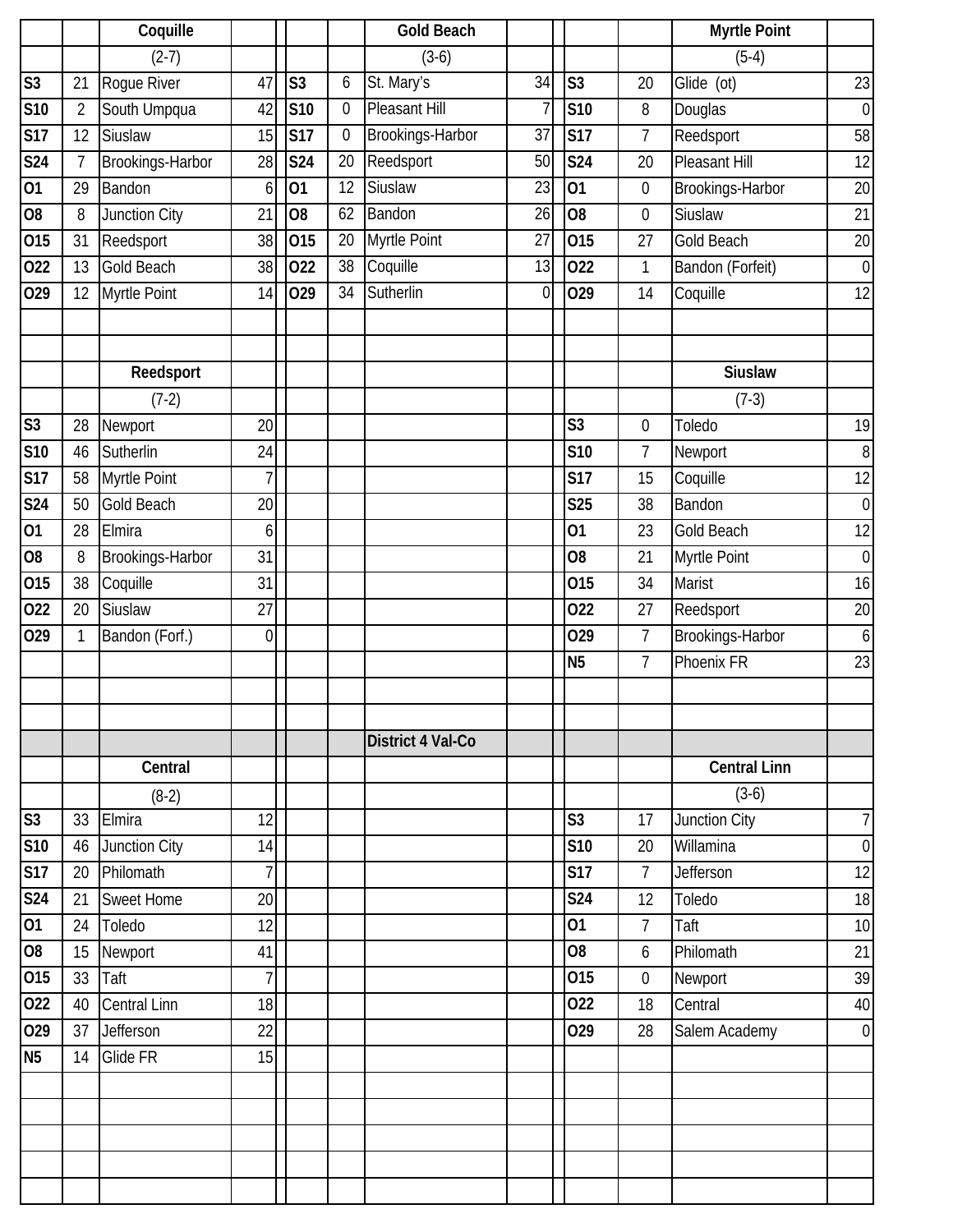|                 |                | Jefferson           |                |                |    | Newport             |                 |                 |                  | Philomath           |                  |
|-----------------|----------------|---------------------|----------------|----------------|----|---------------------|-----------------|-----------------|------------------|---------------------|------------------|
|                 |                | $(4-5)$             |                |                |    | $(9-2)$             |                 |                 |                  | $(5-4)$             |                  |
| S <sub>3</sub>  | 21             | Creswell            |                | S <sub>3</sub> | 20 | Reedsport           | 28              | S <sub>3</sub>  | 60               | Chemawa             | $\boldsymbol{0}$ |
| <b>S10</b>      | 20             | Salem Academy       | $\overline{0}$ | <b>S10</b>     | 8  | Siuslaw             | 7               | S10             | 66               | Elmira              | 12               |
| <b>S17</b>      | 12             | Central Linn        |                | <b>S17</b>     | 25 | Toledo              | $\overline{6}$  | <b>S17</b>      | $7\overline{ }$  | <b>Central Linn</b> | 20               |
| <b>S24</b>      | 3              | Taft                | 26             | <b>S24</b>     | 34 | Philomath           | $\overline{6}$  | <b>S24</b>      | 6                | Newport             | 34               |
| 01              | $\mathbf 0$    | Newport             | 20             | 01             | 20 | Jefferson (OR)      | $\overline{0}$  | 01              | 6                | Woodburn            | 14               |
| O <sub>8</sub>  | $\overline{7}$ | Stayton             | 14             | O <sub>8</sub> | 41 | Central             | $\overline{15}$ | $\overline{08}$ | 21               | <b>Central Linn</b> | $\boldsymbol{6}$ |
| 015             | $\overline{0}$ | Philomath           | 6              | 015            | 39 | <b>Central Linn</b> | $\overline{0}$  | 015             | $\boldsymbol{6}$ | Jefferson           | $\boldsymbol{0}$ |
| 022             | 14             | Toledo              | 7              | 022            | 28 | Cascade             | 10              | 022             | 24               | Taft                | $\, 8$           |
| 029             | 22             | Central             | 39             | 029            | 41 | Taft                | 13              | 029             | $\boldsymbol{0}$ | Toledo              | 12               |
|                 |                |                     |                | <b>N5</b>      | 34 | Junction City FR    | $\overline{1}$  |                 |                  |                     |                  |
|                 |                |                     |                | N12            | 18 | Phoenix QF          | 49              |                 |                  |                     |                  |
|                 |                |                     |                |                |    |                     |                 |                 |                  |                     |                  |
|                 |                |                     |                |                |    |                     |                 |                 |                  |                     |                  |
|                 |                | Taft                |                |                |    |                     |                 |                 |                  | <b>Toledo</b>       |                  |
|                 |                | $(5-4)$             |                |                |    |                     |                 |                 |                  | $(4-5)$             |                  |
| S <sub>3</sub>  | 32             | Salem Academy       | $\overline{0}$ |                |    |                     |                 | S <sub>3</sub>  | 19               | Siuslaw             | $\boldsymbol{0}$ |
| S <sub>10</sub> | 6              | Seaside             | 16             |                |    |                     |                 | S10             | 33               | Creswell            | 14               |
| <b>S17</b>      | 23             | Chemawa             | $\mathbf 0$    |                |    |                     |                 | <b>S17</b>      | 6                | Newport             | 25               |
| S24             | 26             | Jefferson           | $\overline{3}$ |                |    |                     |                 | <b>S24</b>      | 18               | <b>Central Linn</b> | 12               |
| 01              | 10             | <b>Central Linn</b> | 7              |                |    |                     |                 | 01              | 12               | Central             | 24               |
| O <sub>8</sub>  | 16             | Toledo              | 6              |                |    |                     |                 | O <sub>8</sub>  | 6                | Taft                | 16               |
| 015             | $\overline{7}$ | Central             | 33             |                |    |                     |                 | 015             | $\mathbf 0$      | North Marion        | 32               |
| 022             | 8              | Philomath           | 24             |                |    |                     |                 | 022             | $\overline{7}$   | Jefferson (OR)      | 14               |
| 029             | 13             | Newport             | 41             |                |    |                     |                 | 029             | 12               | Philomath           | $\boldsymbol{0}$ |
|                 |                |                     |                |                |    |                     |                 |                 |                  |                     |                  |
|                 |                |                     |                |                |    |                     |                 |                 |                  |                     |                  |
|                 |                |                     |                |                |    | District 5 Sky-Em   |                 |                 |                  |                     |                  |
|                 |                | Creswell            |                |                |    |                     |                 |                 |                  | Elmira              |                  |
|                 |                | $(2-7)$             |                |                |    |                     |                 |                 |                  | $(0-9)$             |                  |
| <b>S10</b>      | 14             | Toledo              | 33             |                |    |                     |                 | S <sub>10</sub> | 12               | Philomath           | 66               |
| <b>S17</b>      | 12             | Bandon              | 14             |                |    |                     |                 | <b>S17</b>      | $\mathbf 0$      | Glide               | 34               |
| <b>S24</b>      | 20             | Elmira              | 13             |                |    |                     |                 | S24             | 13               | Creswell            | 20               |
| 01              | 14             | <b>Marist</b>       | 20             |                |    |                     |                 | 01              | 6                | Reedsport           | 28               |
| O <sub>8</sub>  | 26             | Sutherlin           | 27             |                |    |                     |                 | O <sub>8</sub>  | $\mathbf 0$      | Marist              | 14               |
| 015             | 26             | Pleasant Hill       | 15             |                |    |                     |                 | 015             | $\mathbf 0$      | Sutherlin           | 25               |
| 022             | $\overline{7}$ | Junction city       | 29             |                |    |                     |                 | 022             | $\mathbf 0$      | Pleasant Hill       | 30               |
| 029             | $\overline{0}$ | Glide               | 14             |                |    |                     |                 | 029             | 6                | Junction city       | 39               |
|                 |                |                     |                |                |    |                     |                 |                 |                  |                     |                  |
|                 |                |                     |                |                |    |                     |                 |                 |                  |                     |                  |
|                 |                |                     |                |                |    |                     |                 |                 |                  |                     |                  |
|                 |                |                     |                |                |    |                     |                 |                 |                  |                     |                  |
|                 |                |                     |                |                |    |                     |                 |                 |                  |                     |                  |
|                 |                |                     |                |                |    |                     |                 |                 |                  |                     |                  |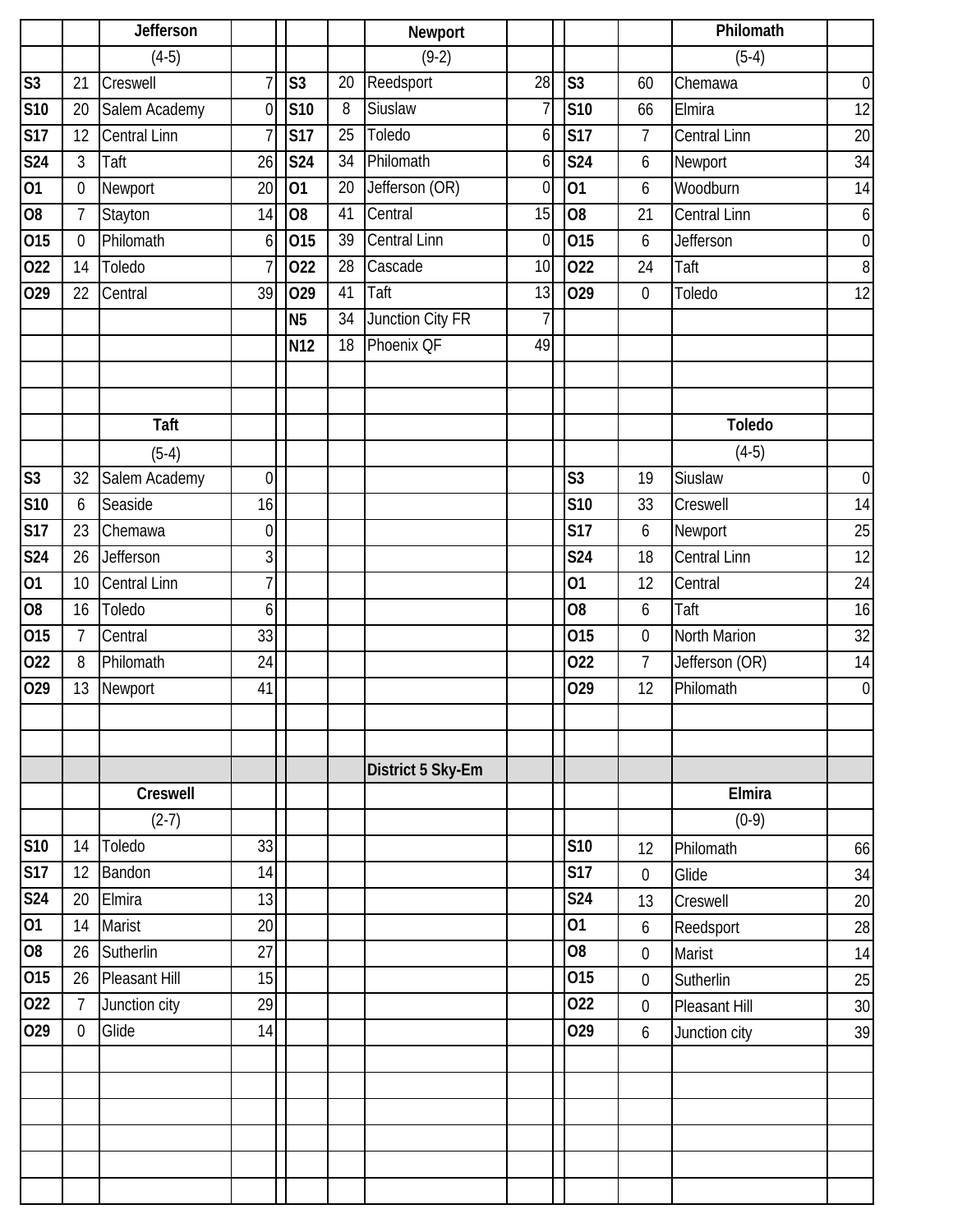|                               |                | Glide                                  |                      |                          |                | <b>Junction City</b>      |             |                         |                                 | <b>Marist</b>                |                  |
|-------------------------------|----------------|----------------------------------------|----------------------|--------------------------|----------------|---------------------------|-------------|-------------------------|---------------------------------|------------------------------|------------------|
|                               |                | $(8-3)$                                |                      |                          |                | $(6-4)$                   |             |                         |                                 | $(5-4)$                      |                  |
| S <sub>3</sub>                | 23             | Myrtle Point (ot)                      | 20                   | S <sub>3</sub>           | $\overline{1}$ | <b>Central Linn</b>       | 17          | $\overline{\text{S3}}$  | 8                               | South Umpqua                 | 20               |
| S <sub>10</sub>               | 6              | <b>Illinois Valley</b>                 | 24                   | <b>S10</b>               | 14             | Central                   | 46          | $\overline{\text{S10}}$ | $\overline{3}$                  | <b>Madras</b>                | $\boldsymbol{0}$ |
| <b>S17</b>                    | 24             | Elmira                                 | 0                    | <b>S17</b>               | 28             | Marist                    | 8           | <b>S17</b>              | 8                               | Junction City                | 28               |
| <b>S24</b>                    | 9              | Marist                                 | 0                    | <b>S24</b>               | 21             | Sutherlin                 | 12          | <b>S24</b>              | $\mathbf 0$                     | Glide                        | 9                |
| $\overline{01}$               | 14             | Sutherlin                              |                      | 01                       | 20             | <b>Pleasant Hill</b>      | 7           | $\overline{01}$         | 20                              | Creswell                     | 14               |
| O <sub>8</sub>                | 31             | <b>Pleasant Hill</b>                   | $\overline{0}$       | O <sub>8</sub>           | 21             | Coquille                  | 8           | $\overline{08}$         | 14                              | Elmira                       | $\boldsymbol{0}$ |
| 015                           | 13             | Junction City                          | $\overline{0}$       | 015                      | $\mathbf 0$    | Glide                     | 13          | 015                     | 16                              | Siuslaw                      | 34               |
| 022                           | 9              | Brookings-Harbor                       | 14                   | 022                      | 29             | Creswell                  | 7           | 022                     | 14                              | Sutherlin                    | $\boldsymbol{0}$ |
| 029                           | 14             | Creswell                               | $\Omega$             | 029                      | 39             | Elmira                    | 6           | 029                     | 12                              | Pleasant Hill                | 9                |
| <b>N5</b>                     | 15             | Central FR                             | 14                   | N <sub>5</sub>           | $\overline{7}$ | FRNewport                 | 34          |                         |                                 |                              |                  |
| <b>N13</b>                    | 15             | Henley QF                              | 55                   |                          |                |                           |             |                         |                                 |                              |                  |
|                               |                |                                        |                      |                          |                |                           |             |                         |                                 |                              |                  |
|                               |                |                                        |                      |                          |                |                           |             |                         |                                 |                              |                  |
|                               |                | <b>Pleasant Hill</b>                   |                      |                          |                |                           |             |                         |                                 | Sutherlin                    |                  |
|                               |                | $(2-7)$                                |                      |                          |                |                           |             |                         |                                 | $(3-6)$                      |                  |
| S <sub>3</sub>                | 12             | Woodburn                               | 13                   |                          |                |                           |             | $\overline{\text{S3}}$  | 6                               | Douglas                      | 7                |
| <b>S10</b>                    | $\overline{7}$ | <b>Gold Beach</b>                      | $\overline{0}$       |                          |                |                           |             | S <sub>10</sub>         | 24                              | Reedsport                    | 46               |
| <b>S17</b>                    | $\overline{7}$ | Sutherlin                              | 14                   |                          |                |                           |             | <b>S17</b>              | 14                              | Pleasant Hill                | $\overline{7}$   |
| S24                           | 12             | Myrtle Point                           | 20                   |                          |                |                           |             | <b>S24</b>              | 12                              | Junction City                | 21               |
| 01                            | $\overline{7}$ | Junction City                          | 20                   |                          |                |                           |             | 01                      | $\overline{7}$                  | Glide                        | 14               |
| O <sub>8</sub>                | $\theta$       | Glide                                  | 31                   |                          |                |                           |             | O <sub>8</sub>          | 27                              | Creswell                     | 26               |
| 015                           | 15             | Creswell                               | 26                   |                          |                |                           |             | 015                     | 25                              | Elmira                       | $\boldsymbol{0}$ |
| 022                           | 30             | Elmira                                 | $\overline{0}$       |                          |                |                           |             | 022                     | $\mathbf 0$                     | <b>Marist</b>                | 14               |
| 029                           | 9              | Marist                                 | 12                   |                          |                |                           |             | 029                     | $\mathbf 0$                     | <b>Gold Beach</b>            | 34               |
|                               |                |                                        |                      |                          |                |                           |             |                         |                                 |                              |                  |
|                               |                |                                        |                      |                          |                |                           |             |                         |                                 |                              |                  |
|                               |                |                                        |                      |                          |                | <b>District 6 Skyline</b> |             |                         |                                 |                              |                  |
|                               |                | Douglas                                |                      |                          |                | Henley                    |             |                         |                                 | <b>Illionis Valley</b>       |                  |
|                               |                | $(3-6)$                                |                      |                          |                | $(12-1)$                  |             |                         |                                 | $(2-7)$                      |                  |
| $\overline{\text{S3}}$        | $\overline{7}$ | Sutherlin                              | 6                    | S <sub>3</sub>           | 13             | Glencoe (ot)              | 19          | $\overline{\text{S3}}$  | 8                               | Bandon                       | $\boldsymbol{0}$ |
| <b>S10</b>                    | $\mathbf 0$    | Myrtle Point                           | 8                    | <b>S10</b>               | 35             | <b>Burns</b>              | 8<br>7      | S10<br><b>S17</b>       | 24                              | Glide                        | $\boldsymbol{6}$ |
| <b>S17</b><br>S <sub>24</sub> | $\overline{7}$ | Henley                                 | 43                   | <b>S17</b><br><b>S24</b> | 43<br>27       | Douglas<br>Phoenix        | 7           | <b>S24</b>              | 12                              | Lakeview (6 ot)              | 18               |
| 01                            | 9<br>13        | Lakeview<br>Phoenix                    | 35                   | $\overline{01}$          | 54             | Rogue River               | 8           | $\overline{01}$         | $\boldsymbol{0}$<br>$\mathbf 0$ | South Umpqua<br>North Valley | 15<br>16         |
| O <sub>8</sub>                | $\mathbf 0$    | South Umpqua                           | 35                   | O <sub>8</sub>           | 35             | <b>Illinois Valley</b>    | $\mathbf 0$ | $\overline{80}$         | $\boldsymbol{0}$                |                              | 35               |
| 015                           | 8              | Rogue River                            | 14                   | 015                      | 35             | Lakeview                  | 12          | 015                     | $\boldsymbol{0}$                | Henley<br>Phoenix            | 32               |
| 022                           | $\mathbf 0$    |                                        |                      | 022                      | 27             | South Umpqua              | $\mathbf 0$ | 022                     |                                 |                              | 7                |
| 029                           | $\overline{7}$ | North Valley<br><b>Illinois Valley</b> | 14<br>$\overline{0}$ | 029                      | 24             | North Valley              | 10          | 029                     | 6<br>$\boldsymbol{0}$           | Rogue River<br>Douglas       | 7                |
|                               |                |                                        |                      | N <sub>5</sub>           | 35             | Brook.-Harbor FR          | 16          |                         |                                 |                              |                  |
|                               |                |                                        |                      | N <sub>12</sub>          | 55             | Glide QF                  | 15          |                         |                                 |                              |                  |
|                               |                |                                        |                      | N20                      | 14             | Cascade SF                | 6           |                         |                                 |                              |                  |
|                               |                |                                        |                      | N27                      | 21             | Phoenix F                 | 8           |                         |                                 |                              |                  |
|                               |                |                                        |                      |                          |                |                           |             |                         |                                 |                              |                  |
|                               |                |                                        |                      |                          |                |                           |             |                         |                                 |                              |                  |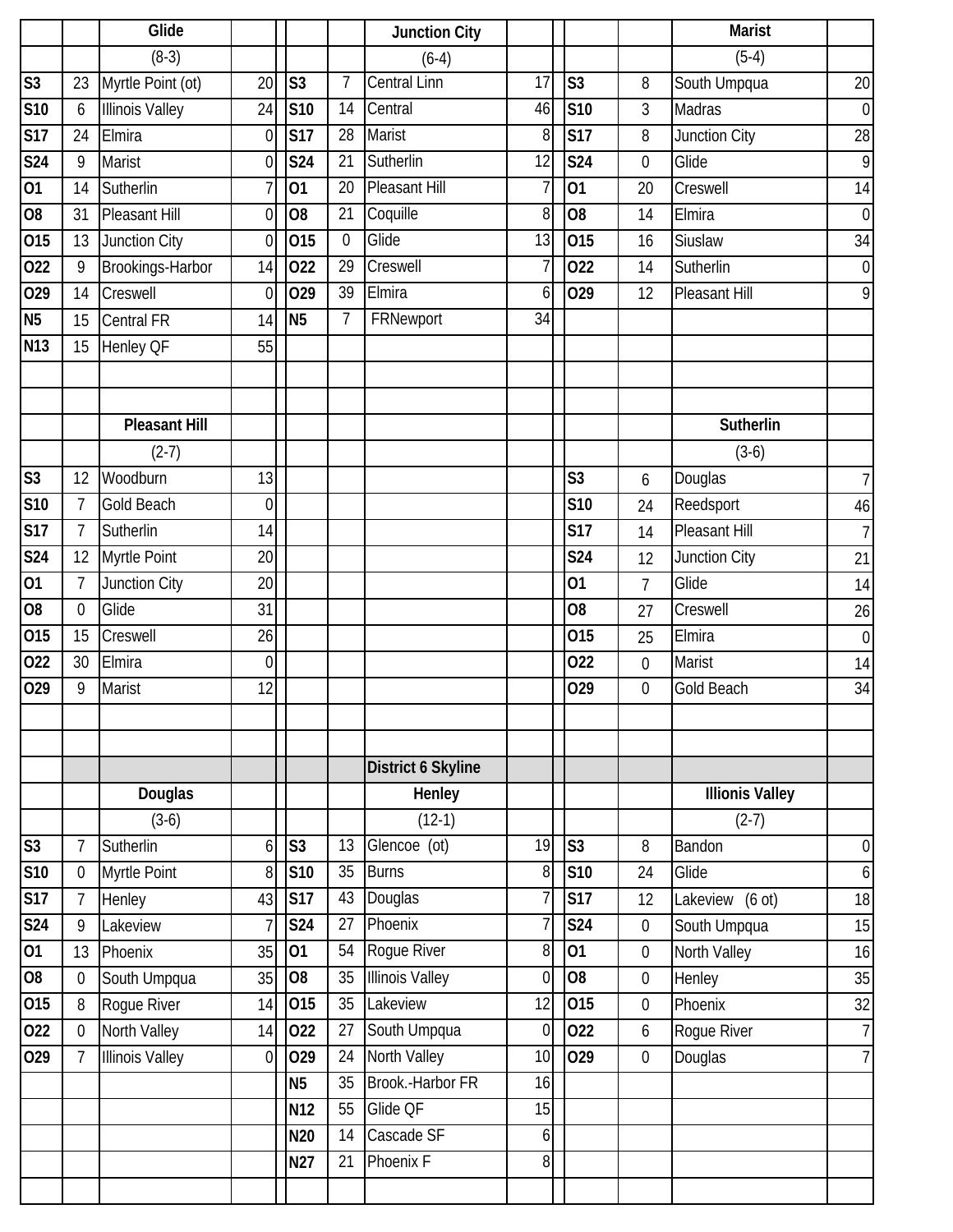|                 |                | Lakeview               |                |                |                  |                                  |                |                 |                  | <b>North Valley</b>    |                  |
|-----------------|----------------|------------------------|----------------|----------------|------------------|----------------------------------|----------------|-----------------|------------------|------------------------|------------------|
|                 |                | $(2-7)$                |                |                |                  |                                  |                |                 |                  | $(6-3)$                |                  |
| S <sub>3</sub>  | 14             | <b>Burns</b>           | 24             |                |                  |                                  |                | S <sub>3</sub>  | $\mathbf 0$      | <b>Grants Pass</b>     | 18               |
| <b>S10</b>      | 7              | Modoc (CA)             | 21             |                |                  |                                  |                | <b>S10</b>      | 17               | Brookings-Harbor       | $\boldsymbol{6}$ |
| <b>S17</b>      | 18             | III' Valley (6 ot)     | 12             |                |                  |                                  |                | <b>S17</b>      | $\mathfrak{Z}$   | Phoenix                | 10               |
| <b>S24</b>      | 7              | Douglas                | 9              |                |                  |                                  |                | <b>S25</b>      | 27               | Rogue River            | $\overline{1}$   |
| 01              | $\overline{0}$ | South Umpqua           | 35             |                |                  |                                  |                | 01              | 16               | <b>Illinois Valley</b> | $\boldsymbol{0}$ |
| O <sub>8</sub>  | 6              | North Valley           | 35             |                |                  |                                  |                | O <sub>8</sub>  | 35               | Lakeview               | 6                |
| 015             | 12             | Henley                 | 35             |                |                  |                                  |                | 015             | 19               | South Umpqua           | $\boldsymbol{0}$ |
| 022             | $\Omega$       | Phoenix                | 35             |                |                  |                                  |                | 022             | 14               | Douglas                | $\boldsymbol{0}$ |
| 029             | 14             | Rogue River            | $6 \mid$       |                |                  |                                  |                | 029             | 10               | Henley                 | 24               |
|                 |                |                        |                |                |                  |                                  |                |                 |                  |                        |                  |
|                 |                |                        |                |                |                  |                                  |                |                 |                  |                        |                  |
|                 |                | Phoenix                |                |                |                  | <b>Rogue River</b>               |                |                 |                  | South Umpqua           |                  |
|                 |                | $(10-3)$               |                |                |                  | $(3-6)$                          |                |                 |                  | $(6-3)$                |                  |
| S <sub>3</sub>  | 27             | Brookings-Harbor       | 14             | S <sub>3</sub> | 17               | Coquille                         | 21             | S <sub>3</sub>  | 20               | Marist                 | 8                |
| <b>S10</b>      | 14             | Yreka-CA               | 12             | <b>S10</b>     | $\boldsymbol{0}$ | St. Mary's                       | 27             | S <sub>10</sub> | 42               | Coquille               | $\overline{2}$   |
| <b>S17</b>      | 10             | North Valley           | 3              | <b>S18</b>     | $\mathbf 0$      | South Umpqua                     | 21             | S18             | 21               | Rogue River            | $\boldsymbol{0}$ |
| <b>S24</b>      | $\overline{7}$ | Henley                 | 27             | <b>S25</b>     | $\overline{7}$   | North Valley                     | 27             | <b>S24</b>      | 15               | <b>Illinois Valley</b> | $\boldsymbol{0}$ |
| 01              | 35             | Douglas                | 13             | 01             | 8                | Henley                           | 54             | 01              | 35               | Lakeview               | $\boldsymbol{0}$ |
| O <sub>8</sub>  | 19             | Rogue River            | 22             | O <sub>8</sub> | 22               | Phoenix                          | 19             | O <sub>8</sub>  | 35               | Douglas                | $\overline{0}$   |
| 015             | 32             | <b>Illinois Valley</b> | $\overline{0}$ | 015            | 14               | Douglas                          | 8              | 015             | $\boldsymbol{0}$ | North Valley           | 19               |
| 022             | 35             | Lakeview               | $\overline{0}$ | 022            | $\overline{7}$   | <b>Illinois Valley</b>           | 6              | 022             | $\boldsymbol{0}$ | Henley                 | 27               |
| 029             | $\overline{7}$ | So. Umpqua (ot)        | 6              | 029            | 6                | Lakeview                         | 14             | 029             | 6                | Phoenix                | $\overline{7}$   |
| N <sub>5</sub>  | 23             | Siuslaw FR             | 7              |                |                  |                                  |                |                 |                  |                        |                  |
| N <sub>12</sub> | 49             | Newport QF             | 18             |                |                  |                                  |                |                 |                  |                        |                  |
| <b>N20</b>      | 37             | Gladstone SF           | 6 <sup>1</sup> |                |                  |                                  |                |                 |                  |                        |                  |
| <b>N27</b>      | 8              | <b>Henley F</b>        | 21             |                |                  |                                  |                |                 |                  |                        |                  |
|                 |                |                        |                |                |                  |                                  |                |                 |                  |                        |                  |
|                 |                |                        |                |                |                  |                                  |                |                 |                  |                        |                  |
|                 |                |                        |                |                |                  | <b>District 7 Greater Oregon</b> |                |                 |                  |                        |                  |
|                 |                | <b>Burns</b>           |                |                |                  | <b>Grant Union</b>               |                |                 |                  | <b>Madras</b>          |                  |
|                 |                | $(5-4)$                |                |                |                  | $(3-6)$                          |                |                 |                  | $(5-3)$                |                  |
| S <sub>3</sub>  | $\theta$       | Sherwood               | 14             | S <sub>3</sub> | $\overline{0}$   | Enterprise                       | 27             | S <sub>3</sub>  | 25               | Bend                   | 12               |
| S10             | 24             | Lakeview               | 14             | S10            | $\overline{15}$  | Joseph                           | $\overline{8}$ | S10             | $\overline{0}$   | Marist                 | 3                |
| <b>S17</b>      | 8              | Henley                 | 35             | <b>S17</b>     | 26               | Union                            | $\overline{8}$ | S17             | $\overline{2}$   | Battle Ground (WA)     | 7                |
| S24             |                |                        |                | S24            | 24               | Pine Eagle                       | 25             | <b>S24</b>      |                  |                        |                  |
| 01              | 29             | McLoughlin             | $\overline{0}$ | 01             | $\mathbf 0$      | Vale                             | 26             | 01              | 38               | Nyssa                  | 13               |
| O <sub>8</sub>  | 30             | <b>Grant Union</b>     | $\overline{0}$ | O <sub>8</sub> | $\mathbf 0$      | <b>Burns</b>                     | 30             | 08              | 21               | Vale                   | 14               |
| 015             | 21             | Nyssa                  | $\overline{0}$ | 015            | $\mathbf 0$      | <b>Madras</b>                    | 15             | 015             | 15               | <b>Grant Union</b>     | $\overline{0}$   |
| 022             | 12             | Vale                   | 29             | 022            | 16               | Nyssa                            | 22             | 022             | 24               | McLoughlin             | $\overline{7}$   |
| 029             | 20             | Madras                 |                | 029            | 6                | McLoughlin                       | 5 <sub>l</sub> | 029             | $\overline{7}$   | <b>Burns</b>           | 20               |
|                 | 6              | Cascade                | 36             |                |                  |                                  |                |                 |                  |                        |                  |
|                 |                |                        |                |                |                  |                                  |                |                 |                  |                        |                  |
|                 |                |                        |                |                |                  |                                  |                |                 |                  |                        |                  |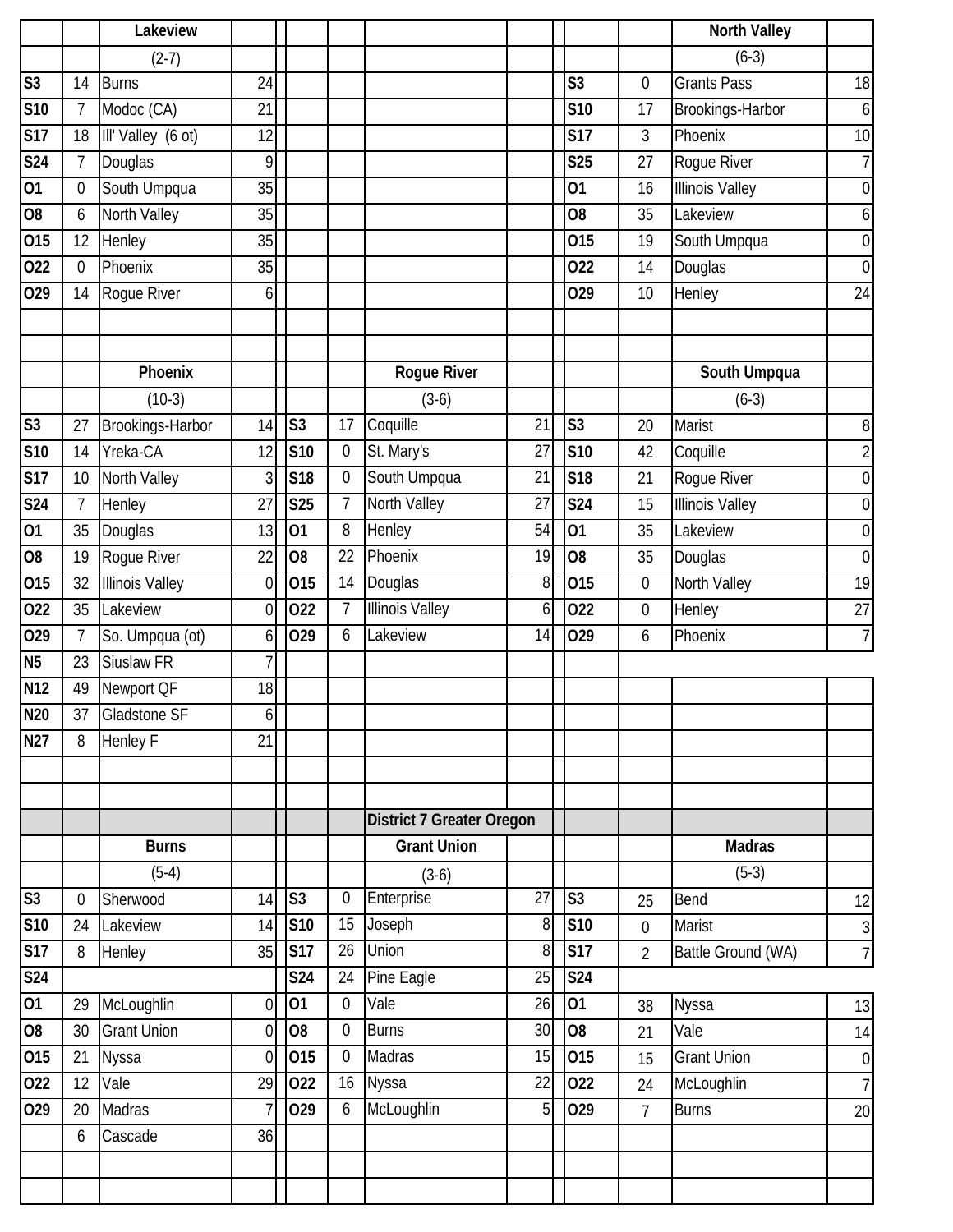|                           |                  | McLoughlin          |                |                         |                  | <b>Nyssa</b>          |    |                 |                  | Vale               |                  |
|---------------------------|------------------|---------------------|----------------|-------------------------|------------------|-----------------------|----|-----------------|------------------|--------------------|------------------|
|                           |                  |                     |                |                         |                  |                       |    |                 |                  | $(7-3)$            |                  |
| $\overline{\text{S}3}$    | 6                | DeSales (WA)        | $\Omega$       | S <sub>3</sub>          |                  | Emmett (ID)           |    | S <sub>3</sub>  | 6                | Ontario            | 20               |
| S <sub>10</sub>           | $\theta$         | Connell (WA)        | 22             | <b>S10</b>              | $\overline{0}$   | Valilue (ID)          | 14 | <b>S10</b>      | 28               | Vallivue (ID)      | $\boldsymbol{0}$ |
| <b>S17</b>                | 15               | Sherwood            | 35             | <b>S17</b>              | $\overline{2}$   | Homedale (ID)         | 27 | <b>S17</b>      | 32               | Payette (ID)       | 13               |
| S <sub>24</sub>           | $\boldsymbol{0}$ | <b>Burns</b>        | 29             | <b>S24</b>              |                  |                       |    | <b>S24</b>      | $\overline{7}$   | Fruitland (ID)     | $\boldsymbol{6}$ |
| 01                        |                  |                     |                | 01                      | 13               | Madras                | 38 | $\overline{01}$ | 26               | <b>Grant Union</b> | $\boldsymbol{0}$ |
| 08                        | 15               | Nyssa               | $\mathbf 0$    | O <sub>8</sub>          | $\mathbf{0}$     | McLoughlin            | 15 | $\overline{08}$ | 14               | Madras             | 21               |
| 015                       | 6                | Vale                | 14             | 015                     | $\mathbf{0}$     | <b>Burns</b>          | 21 | 015             | 14               | McLoughlin         | 6                |
| 022                       | $\overline{7}$   | Madras              | 24             | 022                     | 22               | <b>Grant Union</b>    | 16 | 022             | 29               | <b>Burns</b>       | 12               |
| 029                       | 5                | <b>Grant Union</b>  | 6              | 029                     | 13               | Vale                  | 38 | 029             | 38               | Nyssa              | 13               |
|                           |                  |                     |                |                         |                  |                       |    | N <sub>6</sub>  | 8                | North Marion FR    | 14               |
|                           |                  |                     |                |                         |                  |                       |    |                 |                  |                    |                  |
|                           |                  |                     |                |                         |                  |                       |    |                 |                  |                    |                  |
|                           |                  | <b>District 8</b>   |                |                         |                  | <b>Captial League</b> |    |                 |                  |                    |                  |
|                           |                  | Cascade             |                |                         |                  |                       |    |                 |                  | Chemawa            |                  |
|                           |                  | $(9-3)$             |                |                         |                  |                       |    |                 |                  | $(1-7)$            |                  |
| $\overline{\text{S3}}$    | 41               | Scappoose           | $\overline{0}$ |                         |                  |                       |    | S <sub>3</sub>  |                  |                    |                  |
| S <sub>10</sub>           | 21               | Yamhill-Carlton     | $\overline{0}$ |                         |                  |                       |    | <b>S10</b>      | 16               | Bandon             | 38               |
| S17                       | 21               | Stayton             | $\overline{0}$ |                         |                  |                       |    | <b>S17</b>      | $\mathbf 0$      | Taft               | 23               |
| S <sub>24</sub>           | $\overline{7}$   | North Marion        | $\overline{0}$ |                         |                  |                       |    | <b>S24</b>      | 6                | Woodburn           | 38               |
| 01                        | 14               | <b>Sweet Home</b>   | 8              |                         |                  |                       |    | 01              | $\boldsymbol{0}$ | Stayton (forfeit)  | 1                |
| $\overline{08}$           | 60               | Salem Academy       | $\overline{0}$ |                         |                  |                       |    | O <sub>8</sub>  | 6                | North Marion       | 41               |
| 015                       | 57               | Chemawa             | 6              |                         |                  |                       |    | 015             | 6                | Cascade            | 57               |
| 022                       | 20               | Newport             | 28             |                         |                  |                       |    | 022             | 12               | Salem Academy      | 6                |
| 029                       | 14               | Woodburn            | 15             |                         |                  |                       |    | 029             | $\mathbf 0$      | <b>Sweet Home</b>  | 42               |
| N <sub>6</sub>            | 36               | <b>Burns FR</b>     | 6 <sup>1</sup> |                         |                  |                       |    |                 |                  | *Chemawa 14-7      |                  |
| <b>N13</b>                | 36               | Tillamook QF        | 8              |                         |                  |                       |    |                 |                  |                    |                  |
| $\overline{\mathsf{N}}20$ | 6                | <b>Henley SF</b>    | 14             |                         |                  |                       |    |                 |                  |                    |                  |
|                           |                  |                     |                |                         |                  |                       |    |                 |                  |                    |                  |
|                           |                  |                     |                |                         |                  |                       |    |                 |                  |                    |                  |
|                           |                  | <b>North Marion</b> |                |                         |                  | Salem Academy         |    |                 |                  | Stayton            |                  |
|                           |                  | $(7-3)$             |                |                         |                  | $(0-8)$               |    |                 |                  | $(4-5)$            |                  |
| S <sub>3</sub>            | 18               | Colton              | 19             | S <sub>3</sub>          | $\mathbf{0}$     | Taft                  | 32 | S <sub>3</sub>  | $\mathbf 0$      | Rainier            | 14               |
| S10                       | 10               | <b>Sweet Home</b>   | $\overline{0}$ | $\overline{\text{S}10}$ | 0                | Jefferson             | 20 | S10             | 10 <sup>1</sup>  | <b>Banks</b>       | $\overline{7}$   |
| S17                       | $\overline{0}$   | Cascade             |                | <b>S17</b>              | $\mathbf 0$      | Woodburn              | 21 | S17             | $\mathbf 0$      | Cascade            | 21               |
| S <sub>24</sub>           |                  |                     |                | <b>S24</b>              | $\boldsymbol{0}$ | Stayton               | 42 | <b>S24</b>      | 42               | Salem Academy      | $\overline{0}$   |
| $\overline{01}$           | 52               | Salem Academy       | 6              | 01                      | 6                | North Marion          | 52 | 01              | $\mathbf{1}$     | *Chemawa (Forfeit) | $\overline{0}$   |
| O <sub>8</sub>            | 41               | Chemawa             | 6              | O <sub>8</sub>          | $\mathbf 0$      | Cascade               | 60 | O <sub>8</sub>  | 14               | Jefferson (OR)     | 7 <sup>1</sup>   |
| 015                       | 32               | Toledo              | $\theta$       | 015                     | 12               | <b>Sweet Home</b>     | 54 | 015             | 8                | Woodburn           | 12               |
| $\overline{O}22$          | 19               | Woodburn            | $6 \mid$       | 022                     | 6                | Chemawa               | 12 | 022             | 12               | Sweet Home         | 44               |
| 029                       | 20               | Stayton             |                | 029                     | $\overline{0}$   | <b>Central Linn</b>   | 28 | 029             | $\overline{7}$   | North Marion       | 20               |
| N <sub>6</sub>            | 14               | Vale FR             | 8              |                         |                  |                       |    |                 |                  | *Chemawa 14-7      |                  |
| <b>N13</b>                | 8                | Gladstone QF        | 21             |                         |                  |                       |    |                 |                  |                    |                  |
|                           |                  |                     |                |                         |                  |                       |    |                 |                  |                    |                  |